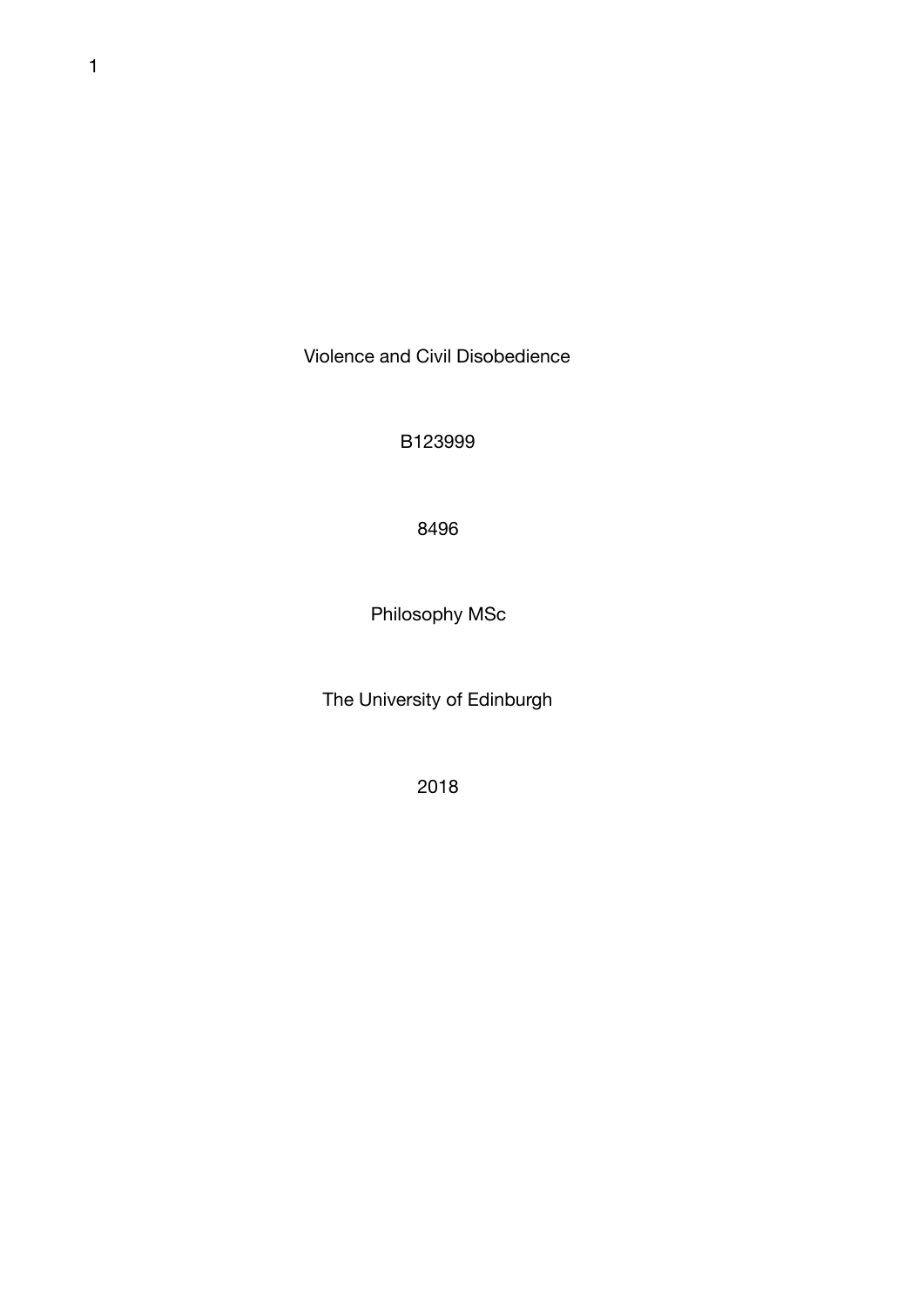#### Abstract

Discussion of civil disobedience is dominated by the position that for civil disobedience to be permissible it must be nonviolent. I have provided an argument for the justification of violence in acts of civil disobedience. In order to make this argument I forward an assessment of what I believe successful acts of civil disobedience should do. Following this I give an analysis of violence, highlighting the variety of acts falling under this concept. From this analysis I argue that violence can be physical, psychological or targeting property. As well as this violence can be measured along two dimensions: severity and proportionality. Such an analysis of violence is lacking in much of the anti-violent civil disobedience literature. My defence begins by responding to the two main positions against violent acts of civil disobedience. I identify these arguments as the moral and practical arguments against violent civil disobedience. I complete my argument for the permissibility of violent civil disobedience by arguing that each form of violence may be justified under specific circumstances. This is achieved through an application of the concept violence and by forwarding theoretical and actual examples of legitimate civil disobedience for destruction of property, coercion and self-defence.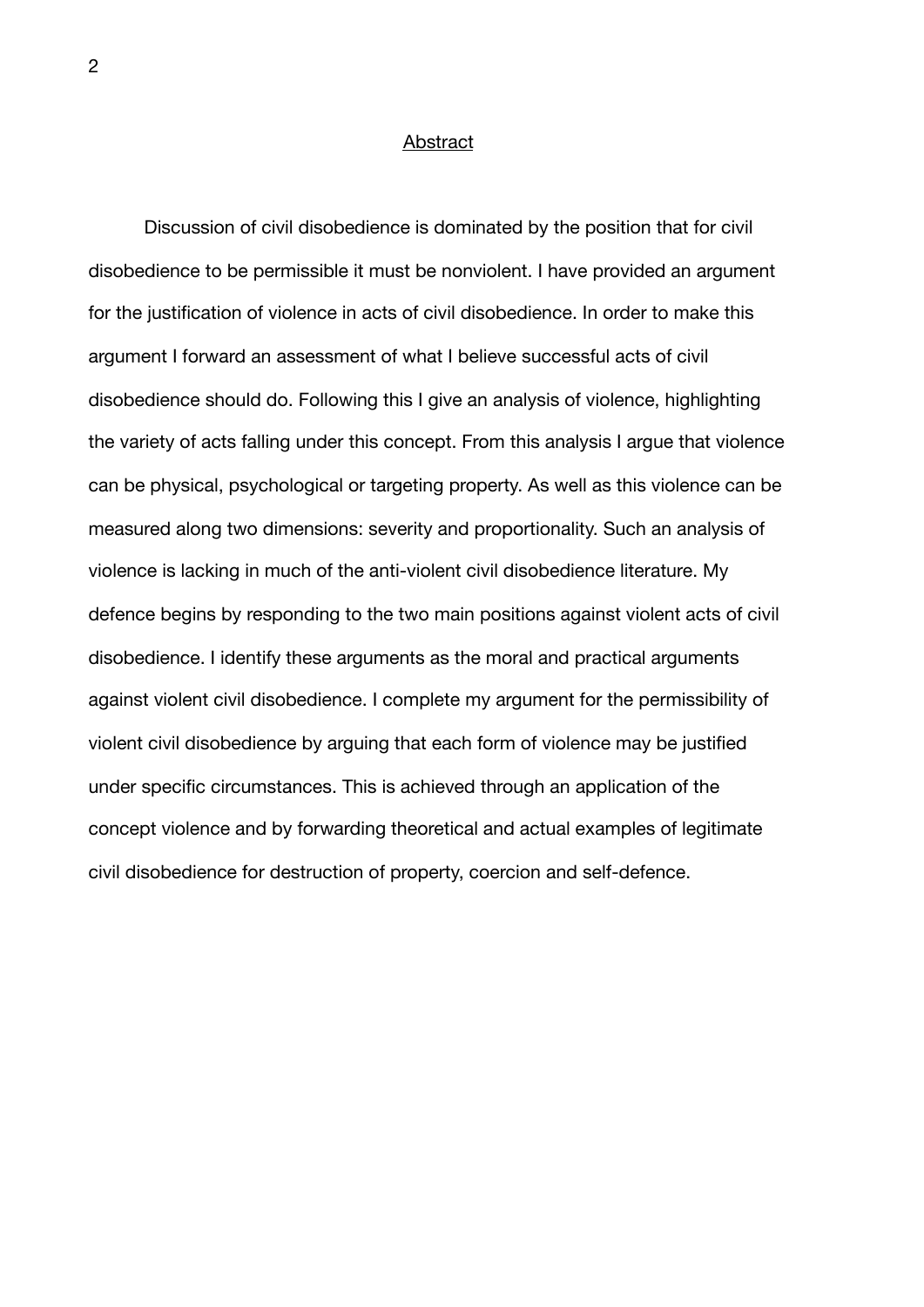# **Contents**

| Moral and Practical Arguments Against Violent Civil Disobedience15 |
|--------------------------------------------------------------------|
| Justifying the Three Forms of Violence in Civil Disobedience 21    |
|                                                                    |
|                                                                    |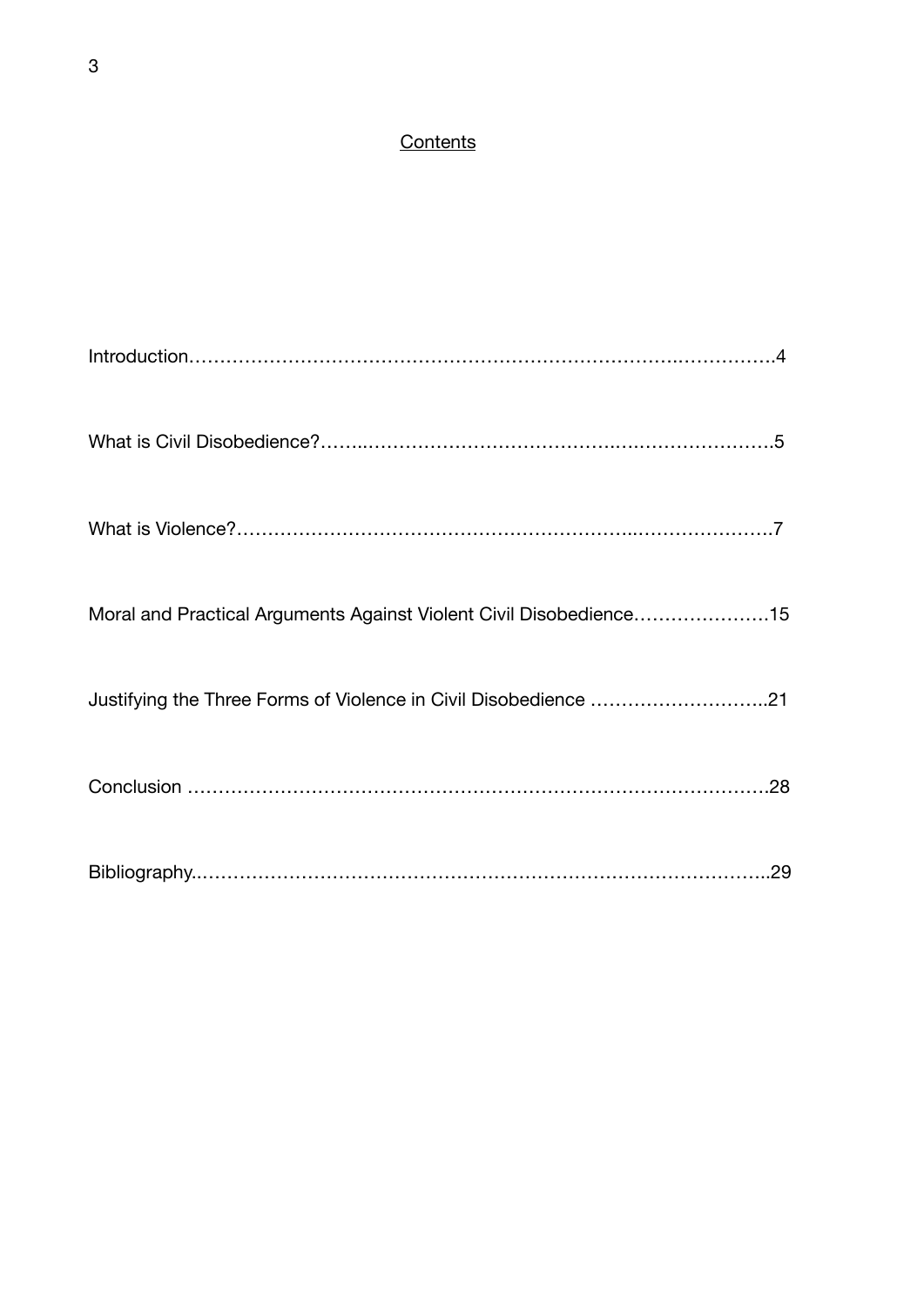In this paper I shall focus on the permissibility of violence in a context of civil disobedience. The prevailing view in the civil disobedience literature, at least in the seminal texts, is that civil disobedience must always be nonviolent. This can be found in Rawls, Gandhi, King, Habermas and Thoreau (Rawls, 2002) (Thoreau, 2002) (King, 2002). Although all share an endorsement of nonviolence, their condemnation of violence varies. In some discussions, violence in all contexts is dismissed as quickly as defining it as an act that is always condemnable (Ableson, 1969 p.38). In others, it is rejected as it is considered to be less of less practical worth than nonviolence (Dean, 2005 p.65). Some believe it cannot ever be morally permissible in the context of civil disobedience (May, 2015 p.59).

I believe that a detailed analysis of what violence is and why it is impermissible has been neglected in much of the civil disobedience literature. With a more careful examination of violence, the question of whether civil disobedience can ever be violent is no longer as obvious as some have assumed. I will argue that under some qualified circumstances, some qualified acts of violent civil disobedience are permissible. In order to defend these claims, I will first consider the two concepts, violence and civil disobedience. I will not attempt to define violence and civil disobedience by providing necessary and sufficient conditions. Rather, I discuss what I consider a successful act of civil disobedience to be and what intentions are behind such action. I shall emphasise what I consider to be the most important quality of civil disobedience: its role in communication. This will be achieved partially through introducing and endorsing Singer's approach to civil disobedience as a 'plea for reconsideration' (Singer, 2002 p.122). Following this I begin my analysis of violence. I will draw from several sources in order to make a general claim for identifying acts of violence. With this as a foundation, I shall proceed with a more detailed analysis, breaking violent acts down into various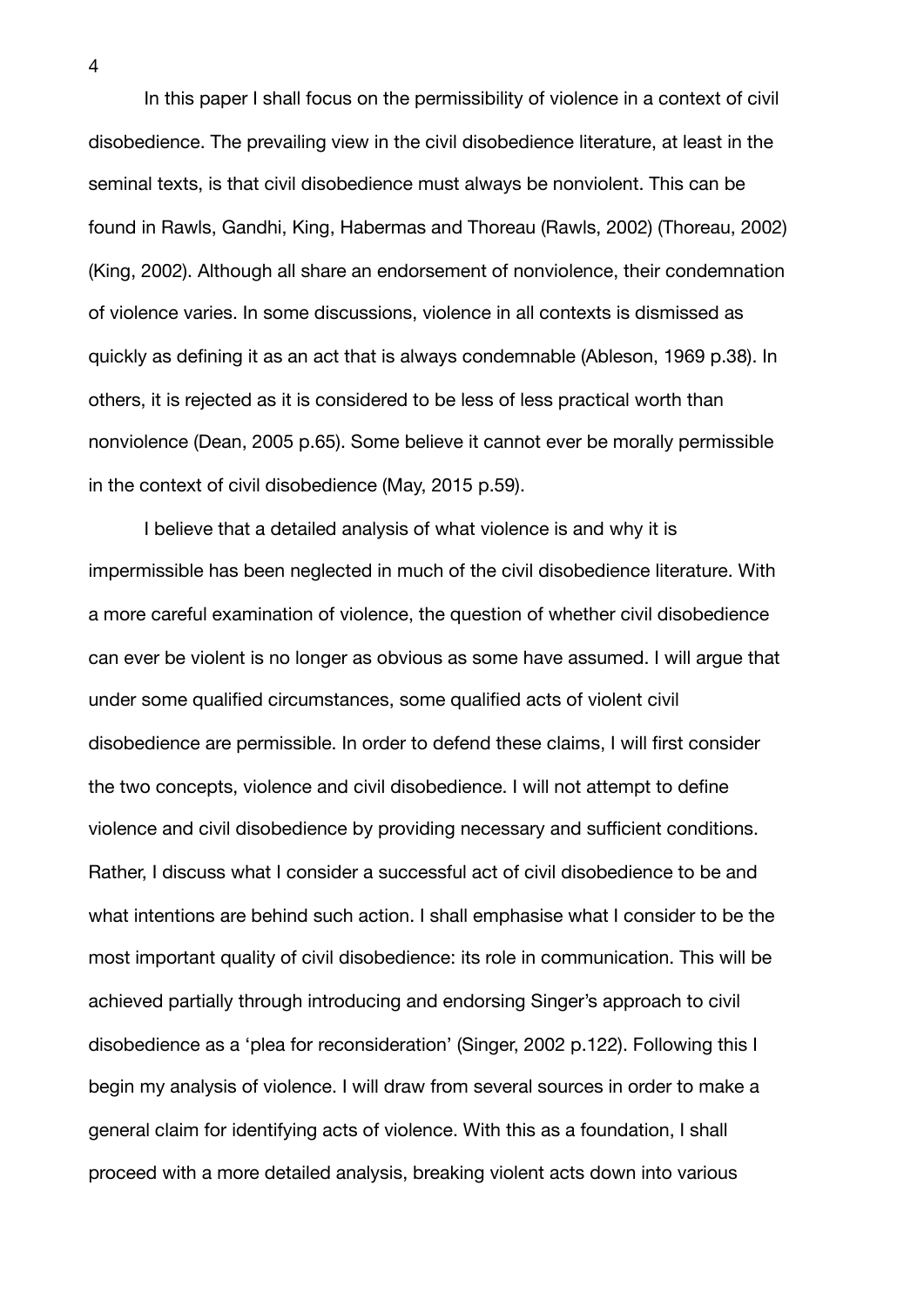degrees and forms. I shall argue that violence takes three forms, physical, psychological and property. I shall introduce 'severity' and 'proportionality' as dimensions along which we might measure violent acts. I shall also engage with claims that violence is definitionally illegitimate and, therefore, never permissible. This analysis will highlight the diverse nature of violence. With the exposition of these two concepts completed I can use my analysis to answer the question of whether violence in civil disobedience can be permissible. First I will engage with both the moral and practical arguments against violent civil disobedience. I shall then provide my argument for violent civil disobedience by examining each form of violence in the context of an act of civil disobedience. I am in agreement with commentator's such as Singer that there must be limits on civil disobedience. I thus condemn many acts of violent civil disobedience. However, what should and should not be permissible cannot be directly mapped onto what is and is not violent. This paper will show that some mild forms of violence can be compatible with a successful act of civil disobedience conceived as a plea for reconsideration.

### What is Civil Disobedience?

It is notoriously difficult to produce an encompassing definition for civil disobedience. Attempting to identify necessary and sufficient conditions for civil disobedience tends to produce apparently verbal disputes over whether examples that do not correspond count as civil disobedience. The discussion is often led away from the key identifying features<sup>[1](#page-4-0)</sup>. So, I shall instead examine a paradigm instance of accepted civil disobedience and observe the key features and the intention behind the action. The example I am using to represent civil disobedience

<span id="page-4-1"></span><span id="page-4-0"></span> $1$  These type of definitions certainly have their use but I do not believe it is required or beneficial for me to attempt one in this paper.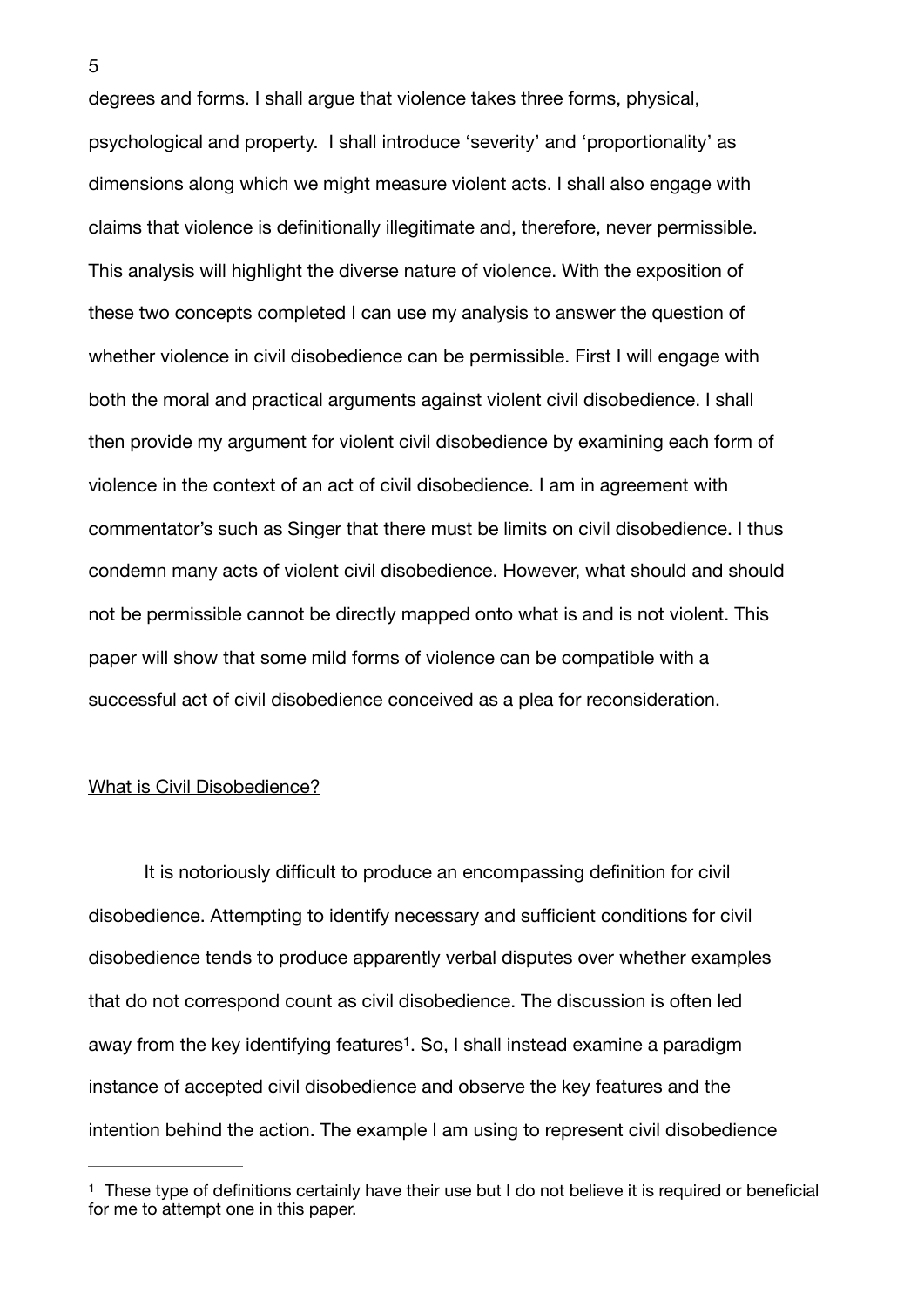is Rosa Park's refusal to give up her seat on a state bus. In 1955 Montgomery, Alabama there was legal segregation on state buses and bus drivers had the power to move black people from their seats to allow white people to sit. This situation arose for Parks but she did not give up her seat. She was subsequently arrested and fined leading to a mass boycott of buses in Montgomery including the participation of Martin Luther King that was eventually successful. This can be considered an effective instance of civil disobedience. An injustice has been identified and through disobedience was highlighted. It prompted to a greater social examination of the issue and has eventually lead to reevaluation and reform. This is an example of civil disobedience working perfectly. In order to be successful and have the effect that an act such as this example has had, it must be communicative. The injustice must be explained, or at least brought to public attention, in the act of civil disobedience. Parks challenged the absurdity that being black and sitting on a bus can lead to arrest. She did this by being black, sitting on a bus and being arrested. In light of this, I wish to introduce Peter Singer's position that civil disobedience is a 'plea for reconsideration'. I believe this gets at the core of civil disobedience in a democracy. The equality of democracy is both its success and failure. Everyone's vote is equal; educated, uneducated, good people and bad people. Therefore, when an issue affects only a minority, the majority of voters may have no understanding of, or interest in, the topic. An apathetic or ignorant majority can have complete control over a highly engaged and passionate minority as each individual's vote counts the same (Singer, 2002 pp.122-123). Civil disobedience allows the minority to communicate to the majority when legal methods may have failed. It is a demonstration of commitment to their cause and a communication of injustice. However, acts of civil disobedience are more than just communicating an injustice. They extend beyond broad communication to a plea for reconsideration.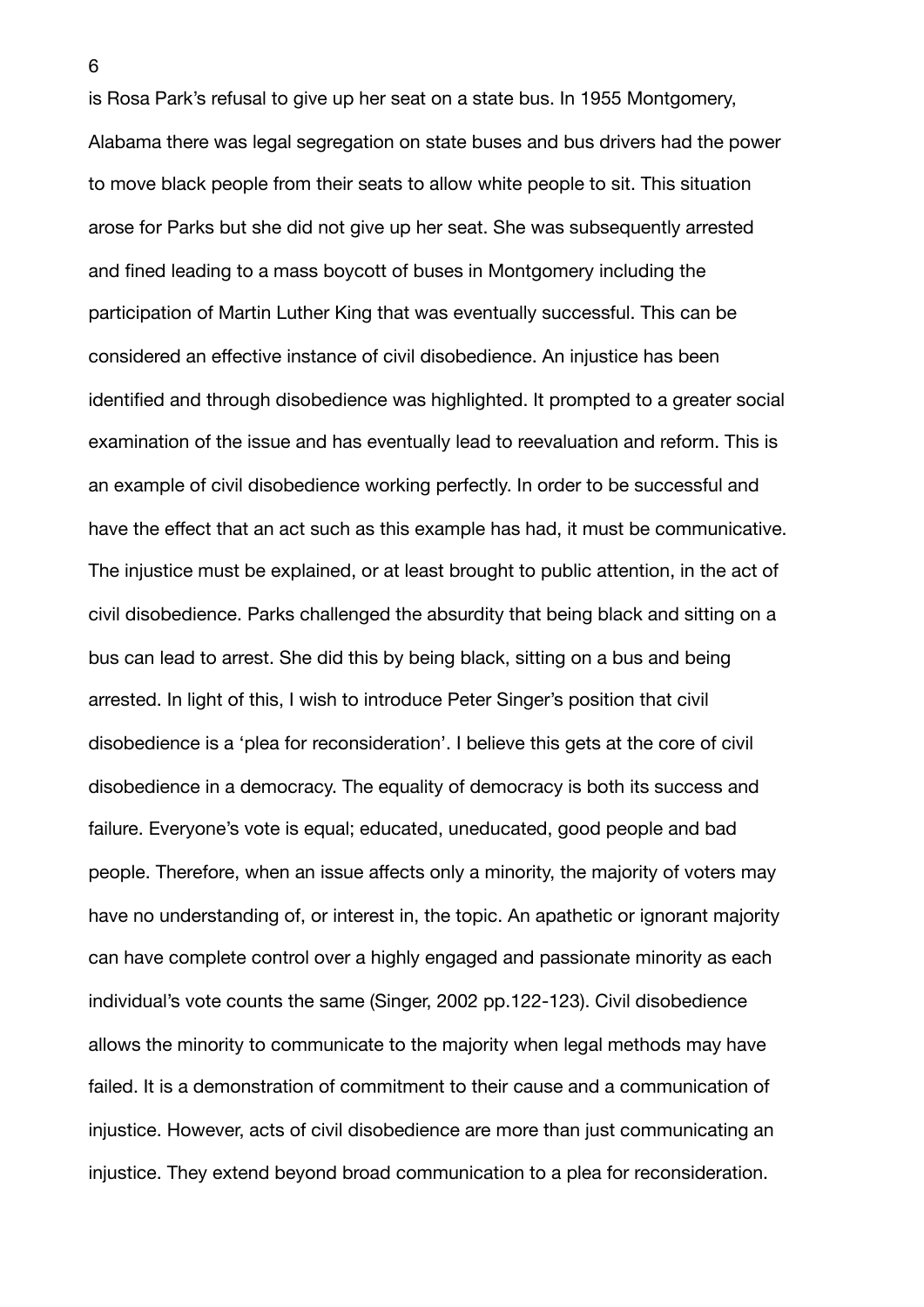The act is motivated by change. By communicating an injustice the disobeyers are addressing the public and asking them to convert to their position. Civil disobedience is, therefore, also a persuasive device.

Here I have identified that the purpose of civil disobedience is to reopen a discussion over a particular perceived injustice. Important to this is that the protestors are using their action to communicate with the majority. The action must be communicative and persuasive in order to be successful. This is not a controversial claim, although Singer's position may well be challenged, all attempts at defining civil disobedience include communication as a fundamental feature. Therefore, much of my discussion in later chapters will be centred around the quality of communication in protests.

## What is violence?

In order to proceed with a discussion of violence in a framework of civil disobedience it must be established what is meant by the term violence. Some writers have been tempted to load definitions with value judgements or include descriptions that inevitably lead to a value judgement. Abelson, for example, claims that "'violence' connotes illegitimate or excessive force" (Abelson, 1969 p.38). He proceeds to make the argument that distinguishing acts as violent and nonviolent "is to condemn the first group and to excuse the other second" (Abelson, 1969 p. 38). Inherently there is nothing wrong with making the claim that violence is bad/ unjustifiable/irrational/illegitimate. However, in this section I shall argue that there is sufficient reason to doubt definitions such as Abelson's. My position is that whether a violent act is condemnable is an open question. I believe that our intuition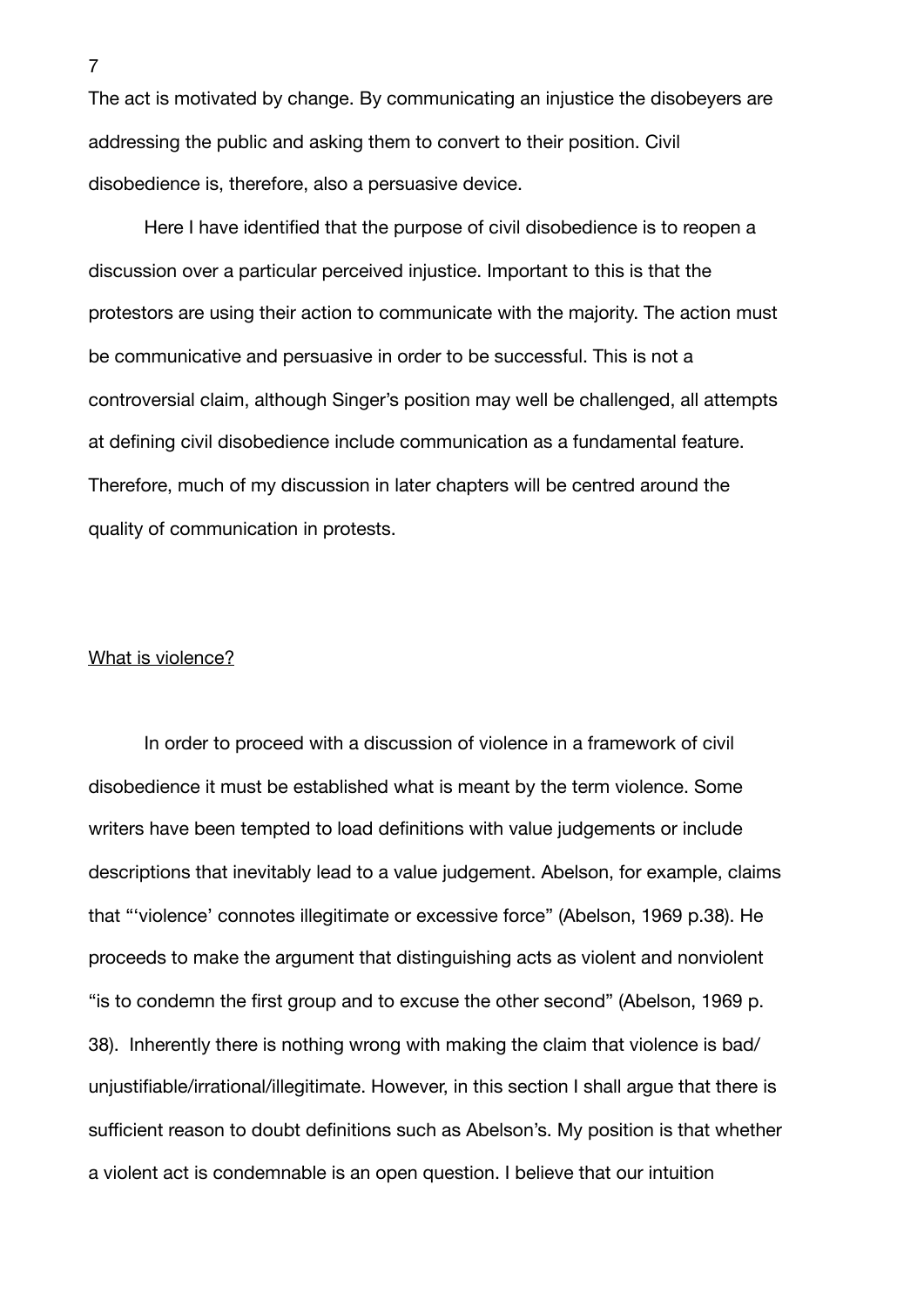supports this position. Lawrence provides the example of a policeman who legally kills a murderous assailant (Lawrence, 1970 p.33). This assailant could well be armed with a weapon and witnesses testify that the policeman would have certainly been attacked had he not killed the man. It is difficult to suggest that his action was not permissible and even more difficult to claim that his action was nonviolent. This is also not a unique set of circumstances. Examples of permissible violence are common. Boxers and MMA athletes make careers by being the most talented at performing violent acts. Police officers, bouncers, security guards and soldiers all have professions that we can reasonably expect violence to occur. It is worth noting, however, that just because it is feasible that these professions allow violence does not mean it is good. Lawrence distinguishes evaluating acts as 'good' 'neutral' and 'bad'. A violent act only needs to be 'neutral' for it to escape a quick condemnation. It is not difficult to find instances of illegitimate, irrational or excessive instances of police violence such as the shooting and killing of unarmed Michael Brown in 2014 that led to the Ferguson Riots (BBC News, 2015). But I have also provided examples of celebrated and accepted acts of violence in society. This directly challenges the claim that violence is *always* illegitimate and supports my claim that violence is varied. I have briefly explained why I believe we cannot condemn violence by definition. I shall now discuss what I believe we can attribute to violence to build an understanding of the term and how I shall use it. I do not wish to close questions with my exposition of violence. In this discussion of what violence is I intend to guide the reader toward an open concept. I will follow Lawrence's position that a starting understanding must be neutral, specifically one that "is compatible with every moral claim that can be made about violenceincluding the claim that every violent act is justified" (Lawrence,1970 p.33).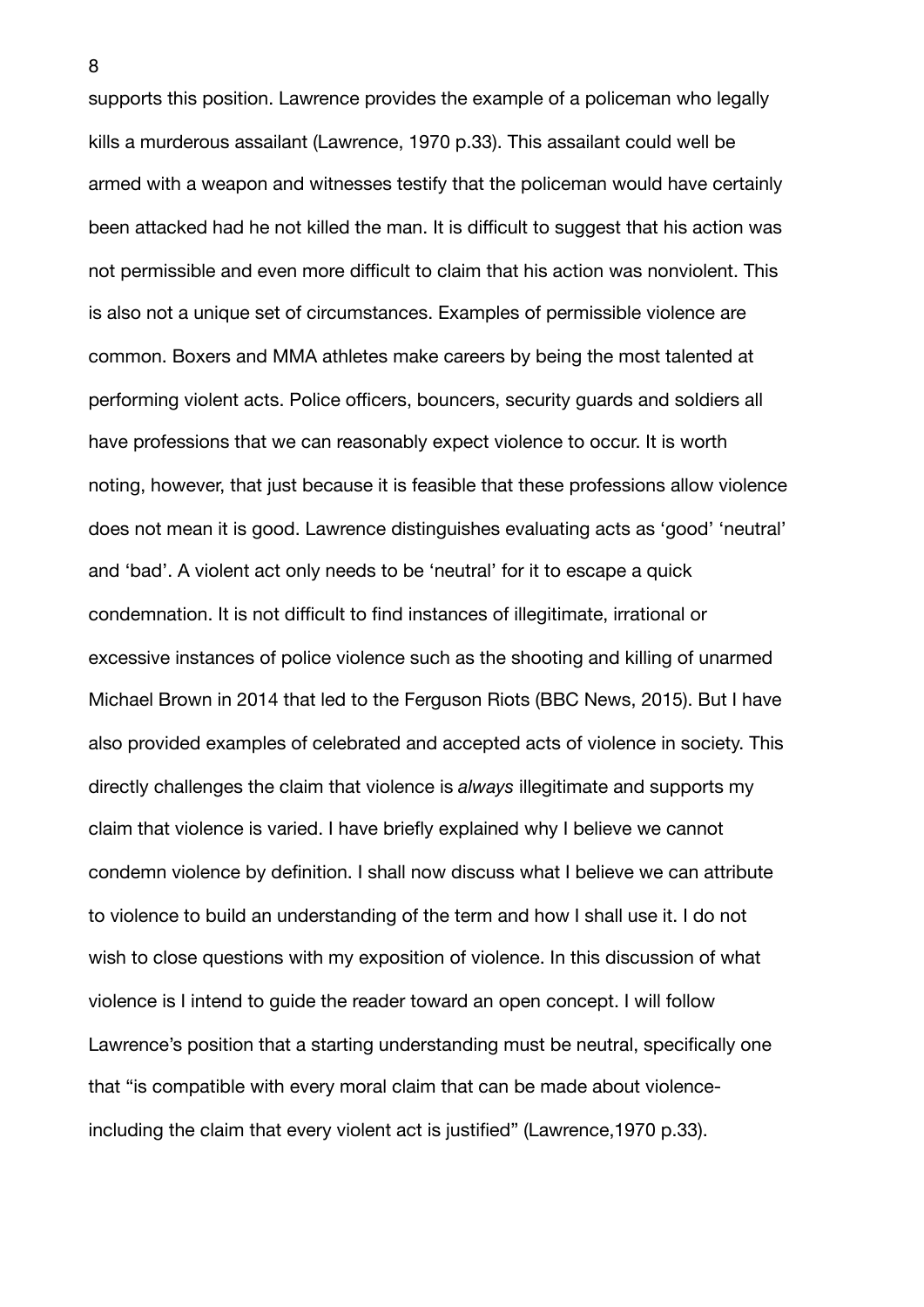Similar to my discussion of civil disobedience I will now spend time identifying key features of violence that will help us to characterise acts as 'violent'. Again, as with civil disobedience, I shall not attempt a comprehensive definition covering all elements and aspects. Rather, I will highlight what the literature on violence has identified as the core feature of violence. Although there are important subtle differences between many of the commentator's stances there does appear to be a theme in the established literature that violence is some kind of transgression against a person. Wade argues that violence is a "notion of infringement" (Wade, 1971 p.370) and Betz that violence must be violating (Betz, 1977 p.340). Although I will not be engaging further with Lawrence's position he also follows a similar path by asserting that violence must include a form of injury to a person (Lawrence, 1970 p.35). Each of these positions is connected by the claim that in violent actions there is a victim that is compromised. There is also always a perpetrator (individual or group) that causes the infringement/violation. If I am to push someone and they break their arm when they fall, I have committed a violent act. However, we would not consider it a violent act if the same person was to break their arm from tripping over themselves. The consequence of the action is also important for violence to have taken place. Attempting to throw a punch but missing could be considered attempted violence but not an violent act itself. Wade states that "If nothing is damaged or no one is injured, there is no infringement" (Wade, 1971 p.371). This leads to an important distinction between a 'harm principle' and nonviolence. The harm principle is a term used by Mill to argue that actions should be limited by the prevention of harm to others (Brink, 2016). However, the lack of harm, i.e a harm principle, is not the equivalent of nonviolence. There is nothing about nonviolence to suggest that it cannot also be harmful. For example, nonviolent strike action often causes harm to those affected. The striking of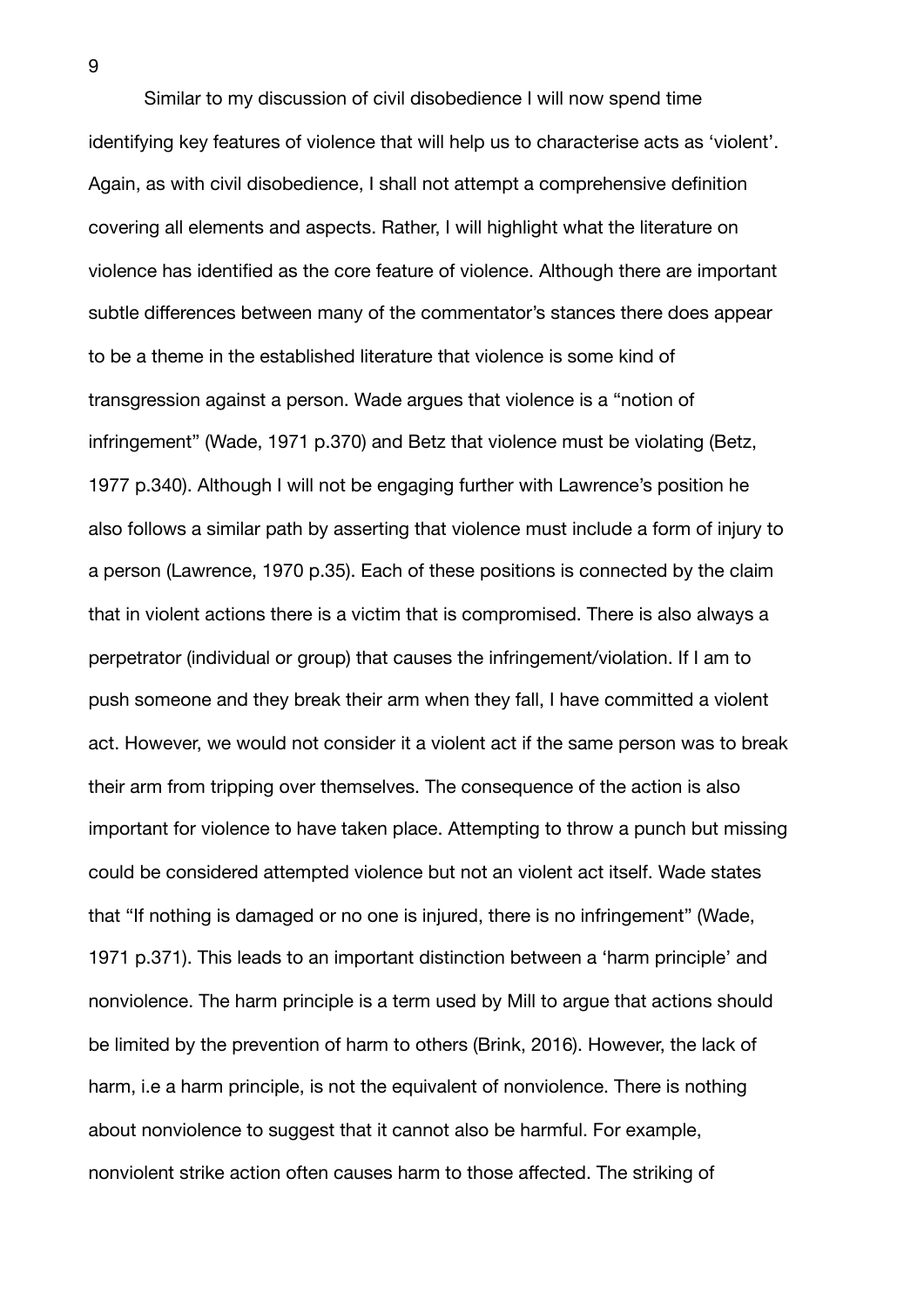emergency services is a passive, nonviolent act. However, this could well lead to catastrophic harm. Raz voices this argument when he claims that a nonviolent act such as an ambulance strike "may well have much more severe consequences than many an act of violence" (Raz, 2002 p.161). Harm is, therefore, not a useful description for distinguishing between violence and nonviolence.

An important quality for the methods of characterising violence I have introduced is that they allow for a more sophisticated understanding of the concept. Violations and infringements are not limited solely to the physical. The literature on violence is dominated by distinctions between, physical violence, property violence and psychological violence. I shall briefly explain the three forms of violence although each can be found in greater detail in Lawrence's 'Violence' (Lawrence, 1970), Wade's 'On Violence' (Wade, 1971) or Morreall's 'The Justifiability of Violent Civil Disobedience' (Morreall, 2002).

Physical, or bodily violence, is the most intuitive form of violence. This is where an act of violence affects the body of the victim. Examples include being punched, kicked or stabbed. Physical violence is rarely controversially violent. Although not all cases are explosive and immediate, such as a shooting. Bodily violence can include drawn-out processes such as physical torture. Second is psychological violence. This is similar to physical violence in that we can still consider it an assault directly on a person, but the target is not their body. Although it can be sudden it is generally associated with a longer process. Instances of psychological violence often include the breaking down of a person mentally. This may be found in abusive relationships where one individual dominates the will of the other. Although psychological violence is inherently nonphysical, it can co-exist with physical violence in examples such as abusive relationships. Lastly, property violence. This is separated from the previous two because, although still including a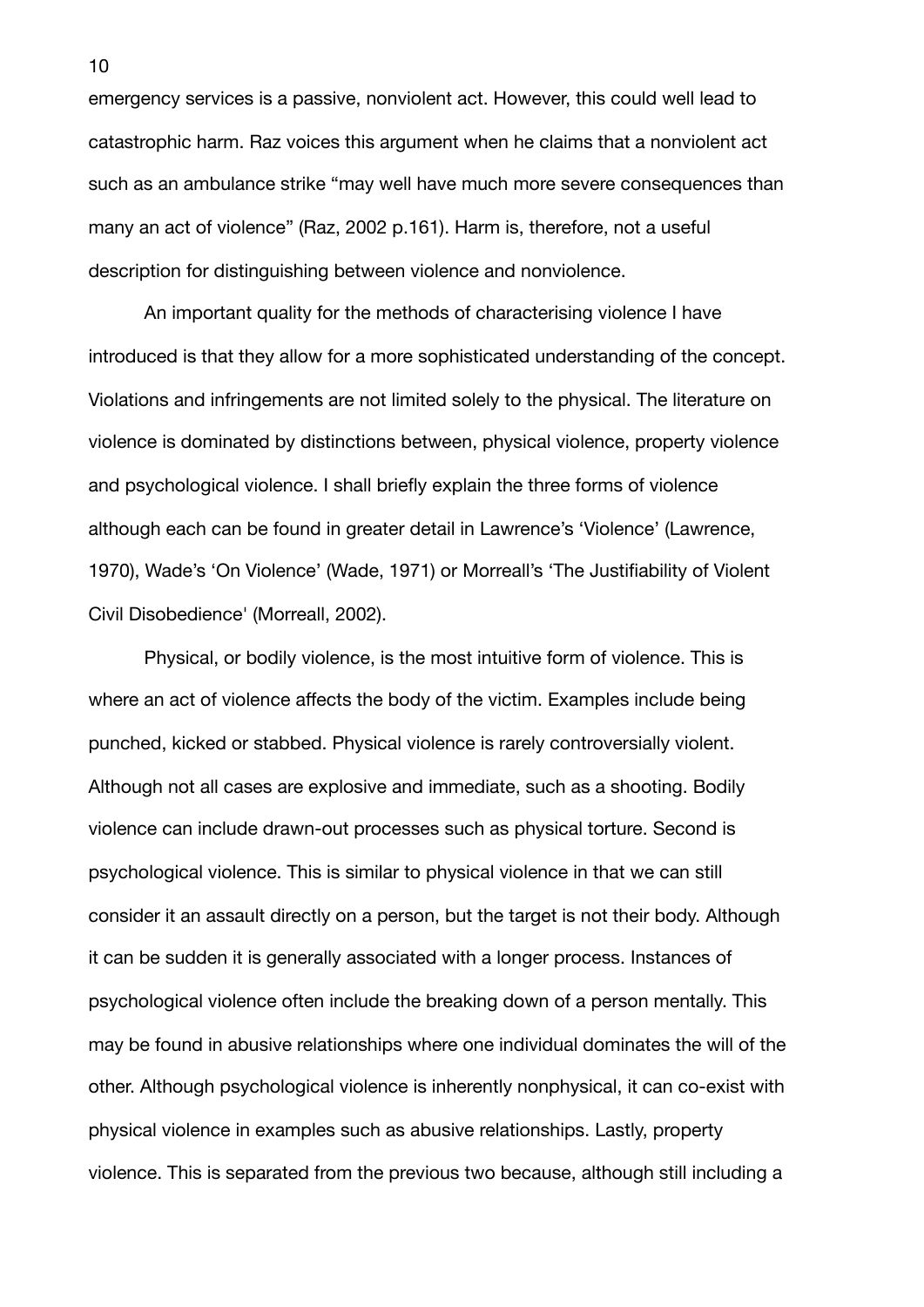victim, they are affected indirectly. Property violence is the claim that destruction or damaging of someone's property is a violent act against that person. For example, if I was to burn down my neighbour's home, even if no one was physically harmed, this would be a violent act against my neighbour. It is violent because it negatively affects the victim through the destruction of their property. This means if there is no victim it is not a violent act. For example, if I was to burn down an abandoned house that was not owned by anyone, this would not be a violent act. These actions can be considered violent because they can be considered a violation/infringement to a person through their property. No one is violated/infringed when an object that does not belong to anyone is destroyed, therefore it cannot be considered a violent act.

The distinctions made between the three forms of violence is established and commonplace in the literature on violence. However, this is entirely neglected in many discussions of violence in a civil disobedience framework. For example, Rawls entirely fails to provide a detailed analysis of what this violence is. The lack of analysis results in heavy-handed sweeping accusations condemning all violence in civil disobedience. It is certainly possible to maintain both a rejection of violence in civil disobedience and accept the varying forms of violence. For example, this can be found in May's work on nonviolence (May, 2015). However, not acknowledging the diverse nature of violence suggests that the concept being assessed is incomplete.

As well as the three forms of violence I shall argue that there are two other factors of variety in violent acts. I shall refer to these as the 'severity' and the 'proportionality' of acts. These shall be used throughout this paper, primarily to distinguish between extreme and mild acts of violence. Severity is a measurement of the gravity of an act. If we understand violence as an infringement we are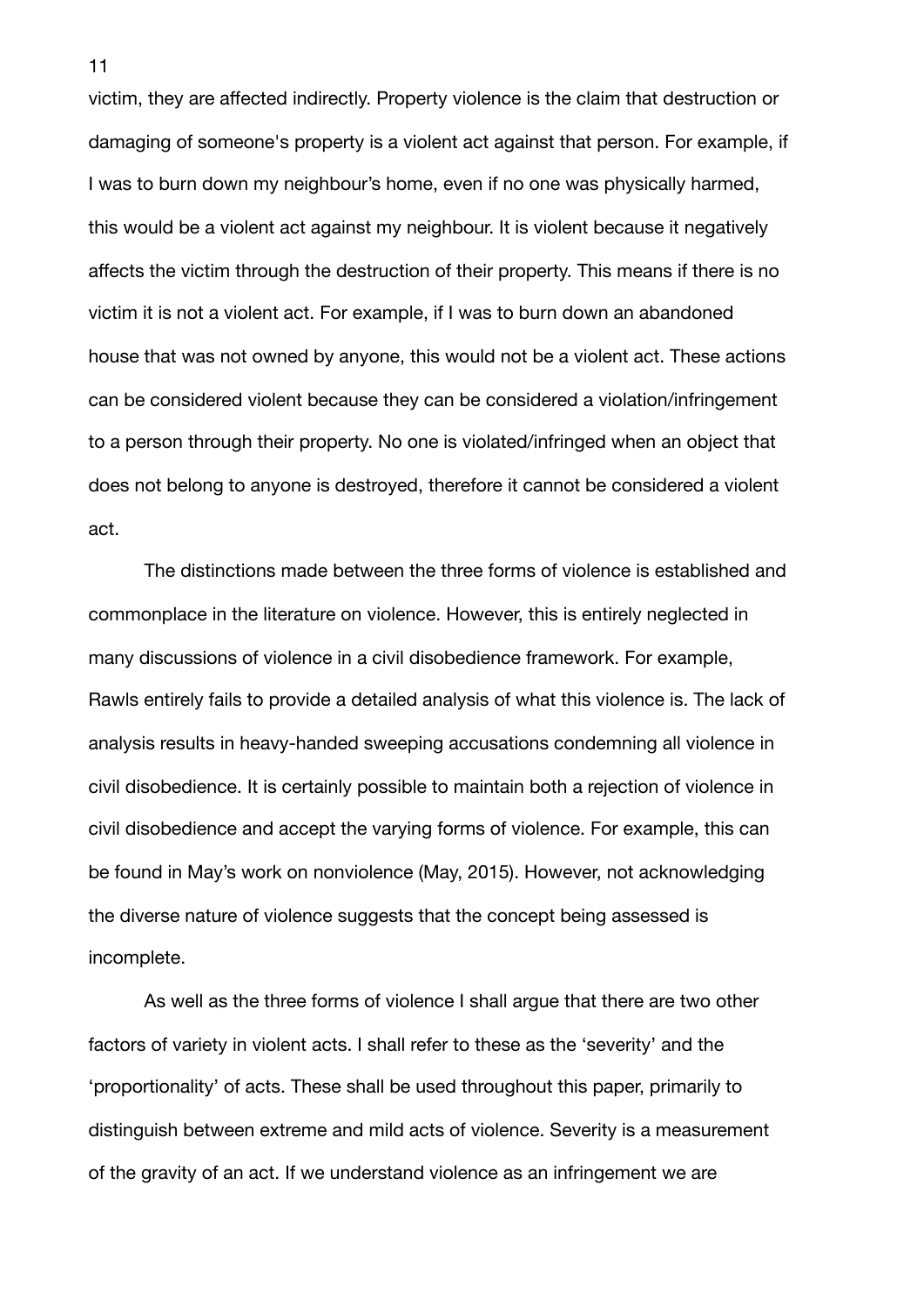providing the minimum criteria that an act needs to meet for it to be considered violent. However, some acts can infringe more than others. For example, there is a clear difference between shooting and punching someone. One is a significantly more severe act and our response to it reflects this. We can also see evidence of this in law, such as the distinction between Actual Bodily Harm and Grievous Bodily Harm. ABH is a charge given for more minor acts of violence. ABH "includes any hurt calculated to interfere with the health or comfort of the victim" (The Crown Prosecution Service, 2018A). GBH is reserved for a more serious physical injury that will have a significantly greater impact on the victim. GBH is punishable by a longer sentence than ABH (The Crown Prosecution Service, 2018A). This is an important distinction as some acts of mild violence pale in comparison to severe acts. Infringements do not necessarily have to catastrophically dominate and overwhelm in order to infringe.

The second measurement of violence I shall introduce is 'proportionality'. This is the claim that two acts of violence that may be considered to have the exact same severity can actually be considerably different. This is because of differences in the victim of the act. This can be illustrated through an example of throwing a brick through a window. If I was to break the shop front window of a nearby Tesco and the shop front window of a local greengrocer the act would have the same severity. One is not more severe than the other as the act of violence is the same. However, there are clear differences between the two. Tesco will absorb the cost easily, their financial plans will likely include unexpected costs such as broken windows. If we estimate the cost of replacing the window at £1000 we can see how this would have a negligible impact on the business that during the 2016/17 generated £2,300,000,000 in retail operations alone and £49,900,000,000 in group sales (TESCO, 2017). The cost for the window is 0.00000002% of their sales.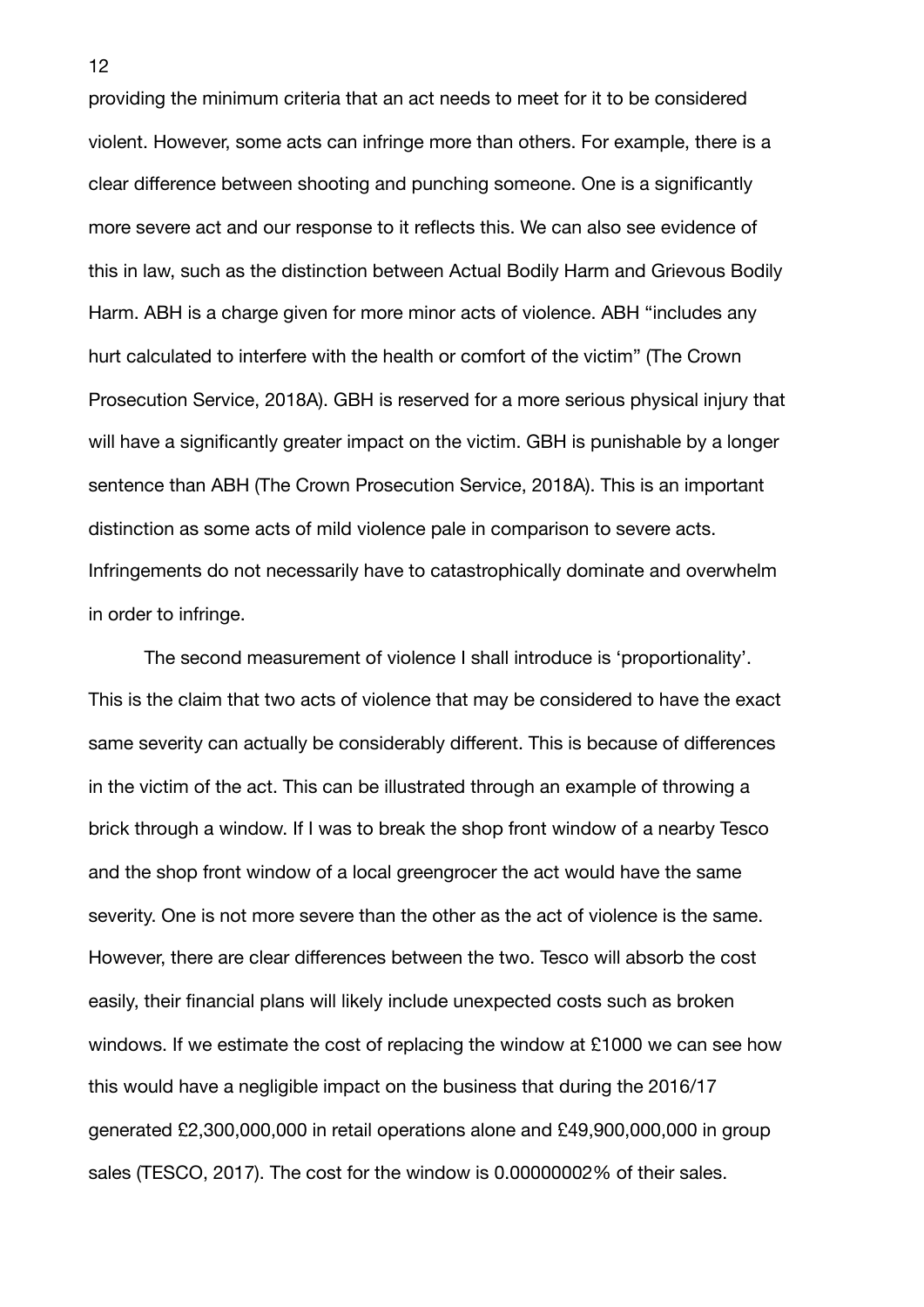However, for a small independent business £1000 will not be absorbed as easily. Such unexpected expenses could well have significant financial consequences for a small business that a corporation like Tesco would not experience. The two acts have the same severity but have drastically different consequences. This we can measure as the proportional effect of a violent act. Violent acts against the vulnerable are of a higher proportional gravity than if they were to be targeted at the powerful.

I have shown from the analysis of the term violence that violent acts are massively diverse. I have provided three different forms of violence and shown how some acts are significantly more condemnable than others by presenting two measurements of violent acts. In light of this, it is apparent how complex the concept of violence is. However, none, or little, of this analysis has been made by the foundational texts on civil disobedience. Instead, many of the discussions of violence in civil disobedience rely on the reader's intuition being in line with the writer's, without any acknowledgement of the scale of disparity between acts that we might both label as violent. For example, with both Rawls and Singer, a large emphasis is placed on the claim that violence is incompatible with a fidelity to law (Singer, 2002 p.123) (Rawls, 2002 p.106). Despite breaking the law, civil disobedience is fundamentally supporting the law. This is achieved by highlighting injustices with the intention of reform. For Rawls and Singer, violence is too grave of a transgression to justify as supporting the law. Rawls claims that "fidelity to law is expressed by the public and nonviolent nature of the act, by the willingness to accept the legal consequences of one's conduct" (Rawls, p.113). Rawls labels violent civil disobedience as 'militant action' and claims that the militant protestor is too opposed to the current political system to possibly accept responsibility and legal consequences for his actions. He finishes by claiming that violence cannot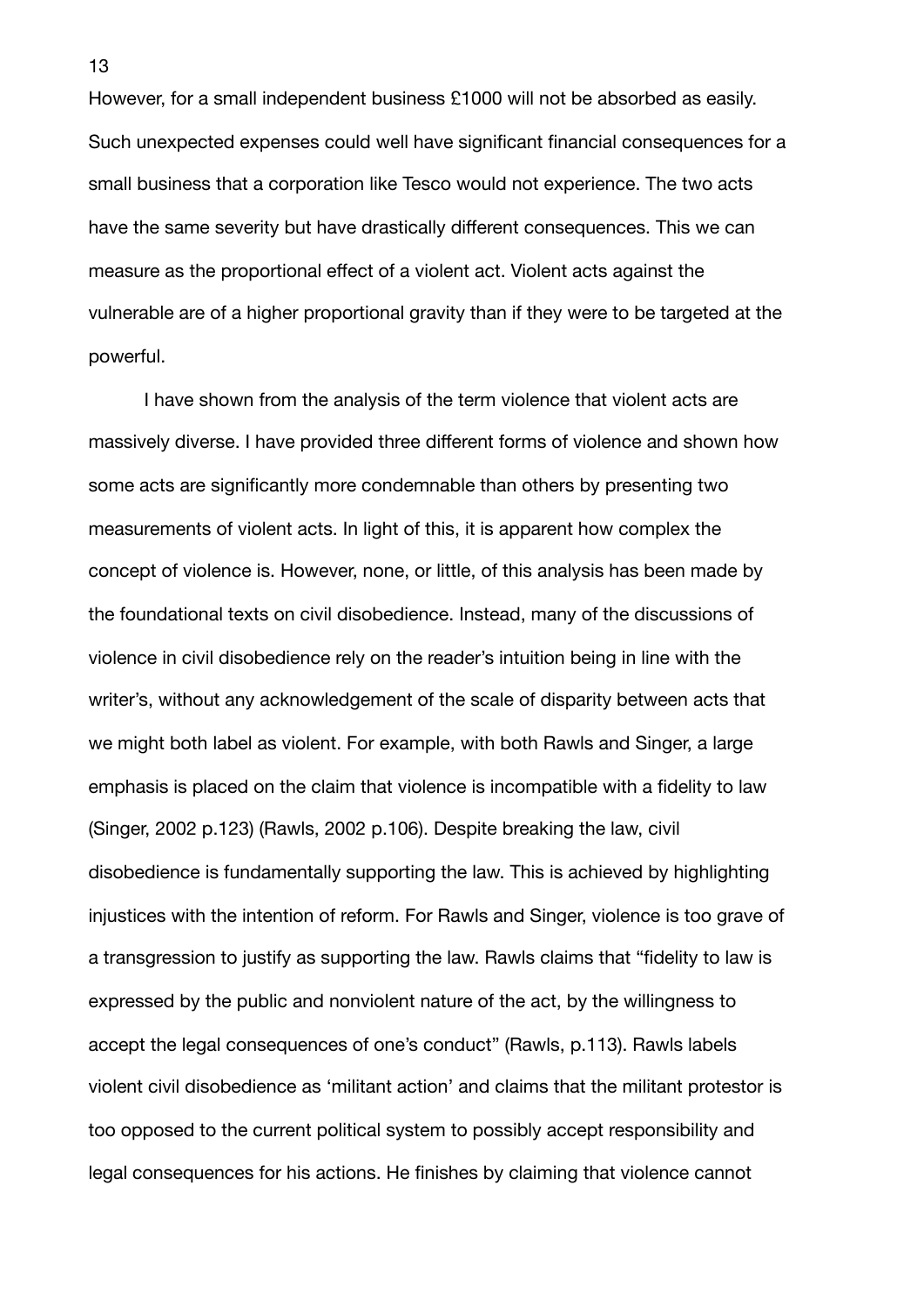appeal to the public sense of justice. (Rawls, p.113-4). These claims may well be defensible when used applied to instances of murder, serious psychological attacks or destruction of someone's home or welfare. Or targeting particularly weak victims. This is not specified by Rawls as the analysis of violence has not been made. Rather, he assumes a specific type of violence and uses this to argue for nonviolent civil disobedience ie physical and severe. Finally, although I agree that any form of violence is likely to be controversial, an action such as throwing a brick through a supermarket chain's window does not seem to be any more controversial than an emergency services strike. Therefore, if we accept the latter, I would not claim that the former is outside a public sense of justice.

Part of the aim of this section is to provide a way method of distinguishing between mild and acute acts of violence. This is because I will not be defending any acute acts of violence in civil disobedience. I do not believe acts that are severe or targeting weak groups/individuals in society are morally permissible, nor do I believe they would be practically successful in communicating to the public. When condemning violence, these more extreme acts are often what is being referred to. Part of the utility of measuring the severity and proportionality is that it allows us to measure whether an act of violence is mild or more extreme. My discussion will take place entirely around mild violence as I believe this is the only form of violence that can potentially be acceptable in civil disobedience. I will consider mild acts of violence to be acts that are both mild in terms of severity and mild in terms of proportionality. An act that is mild in terms of severity but targets someone vulnerable is not a mild act of violence and the same with the reverse. I also wish to state that mild acts of violent civil disobedience are not to be preferred over nonviolent civil disobedience. Rather, similar to civil disobedience being a last resort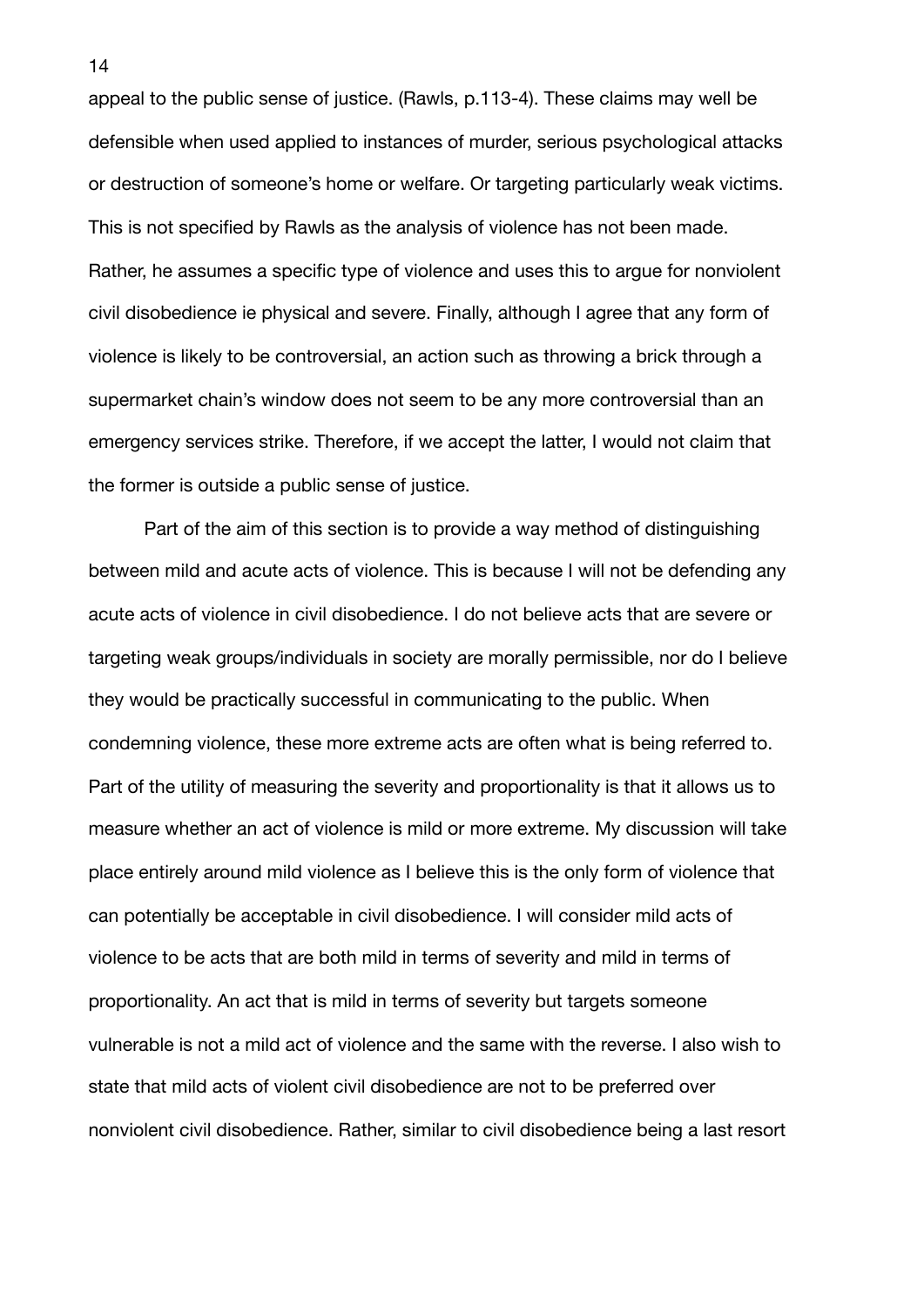when all other legal alternatives have been exhausted, violent civil disobedience should be a last resort when all over disobedient alternatives have been exhausted.

Accepting that nonviolent civil disobedience is preferable to violent civil disobedience could be misunderstood as an admission that violent civil disobedience is bad. Maintaining a preference for nonviolent acts does not result in this admission. In this next section, I shall give examples of circumstances where nonviolent civil disobedience is not sufficient to fulfil the purpose of communication as an act of civil disobedience. I shall then show how violent civil disobedience can overcome this obstacle and, therefore, fulfil its communicative purpose. This will show that while ideally all acts of civil disobedience would be nonviolent, violent civil disobedience provides a method of protest that is sometimes more successful.

## Moral and Practical Arguments Against Violent Civil Disobedience

I have now provided scope for what I consider acts of civil disobedience to be and why they must achieve communication in order to be successful. I have also developed an analysis of the concept violence. I have broken down the variations of violence into three forms and suggested two measurements. In this next section, I shall utilise this previous exposition as a foundation from which I attempt to address the question of whether civil disobedience can ever be justifiably violent. However, to begin this process I will first explain the arguments against violent civil disobedience that I introduced at the start of this paper. I shall refer to these arguments as the practical and moral arguments against violent civil disobedience.

I shall begin by addressing the 'moral' argument against violence. A moral argument is when a moral issue is taken with violent protest and, therefore, concluded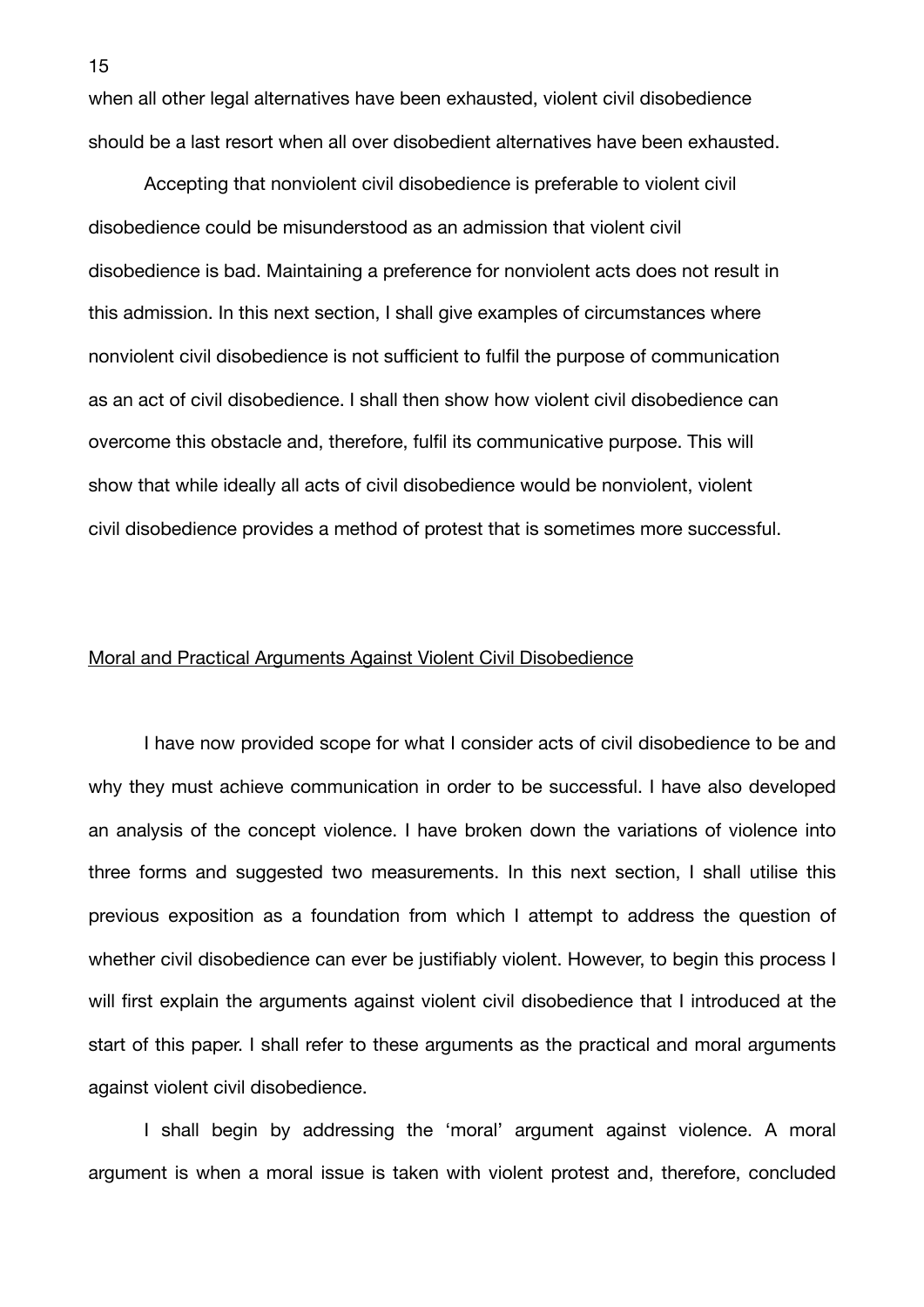that it is impermissible. This argument goes beyond the previously addressed claim that violence is always impermissible. Those voicing a moral argument do not claim that violence is always impermissible, rather, that the use of violence *in civil disobedience* is impermissible. I shall use an argument from May to explain such a position. May's starting point is that "The dignity and equality of others is important and to be respected." (May, 2015 p.106). He proceeds to argue that violent protest undermines, and shows no respect for, another's dignity. He contrasts this with nonviolent protest, which, through the decision to abstain from violence, provides evidence of dignity and respect for those that are being protested against. May's concept of dignity is vague. However, he argues that failing to treat someone with dignity is "to fail to treat others as having a life to lead" and not "to serve one's own ends" (May, 2015 p.48). May claims that abstaining from violent action is evidence of thinking beyond oneself. Nonviolent action shows an awareness of other's autonomy. Such action does not compromise the dignity of others because it is a conscious effort to restrain from violating the other. Therefore, nonviolent protest is permissible, whereas violent protest is impermissible.

However, I do not consider this to be a successful argument against the permissibility of violent action. I grant that a distinction between acts of civil disobedience that respect another's dignity and acts that do not may well be fruitful. Yet, May believes the respect for dignity is the defining characteristic in the distinction between violence and nonviolence (May, 2015 p.59). I do not believe it can be directly mapped onto the violent/nonviolent dichotomy. Morreall provides an example case of civil disobedience that I will use with a slight manipulation to illustrate my response. The scenario is in 1850s America, where a slave-owner is chasing a runaway slave. The law states you must help the slaveowner capture the runaway slave. You see the physically superior slave-owner is gaining on the slave and will inevitably recapture him. However, if you were to publicly break the law and tackle the slaveowner to the ground you would give the slave the head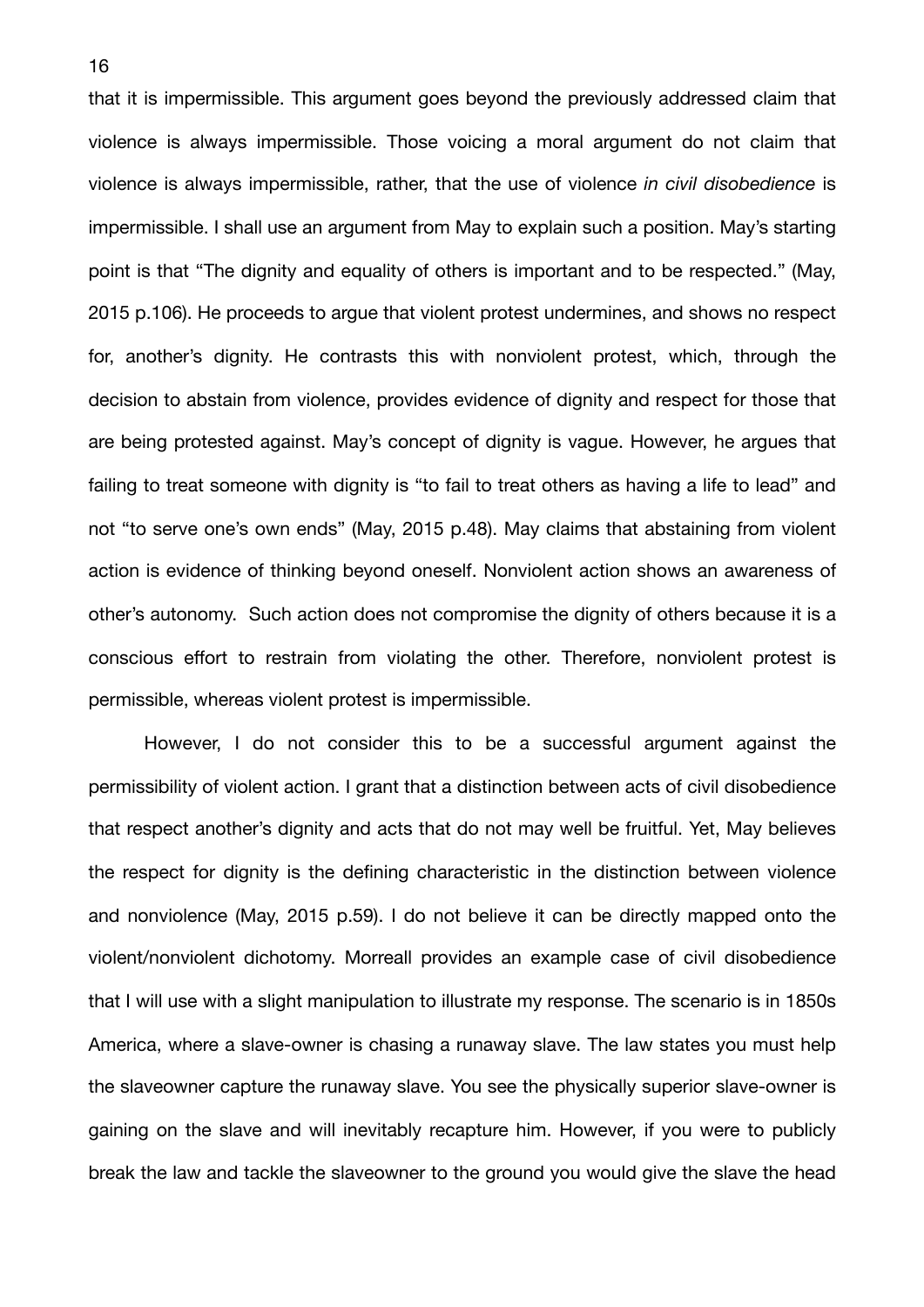start he needs to successfully escape his captor. Morreall argues that not only are you justified breaking the law in a public manner by not assisting "in the capture of runaway slaves, in order to publicize the immorality of *that* law" but that "I can also be justified in breaking the law which protects the master's *prima facie* right against being assaulted." (Morreall 2002 p.138). Assuming you will not obey the law and tackle the slave, you have two options for civil disobedience in this scenario. If you adopt violent action and tackle the slave owner you are not respecting his dignity. This is because tackling the slaveowner is not treating people as "preemptively worthy of respect" (May, 2015 p.49). There is no contemplation of the slaveowner's biological and physical needs or his right "to engage in projects and relationships that unfold over time" that are integral to human dignity (May, 2015 p.49). It is feasible that the slave, as the slaveowner's capital, provides the owner with the manpower for his subsistence. However, in tacking the slave owner you *are* respecting and upholding the dignity and autonomy of the runaway slave. By allowing the slave to escape you enable him to fulfil his own projects and relationships which are compromised by the slaveowner. If you opt for the nonviolent civil disobedience and do not chase the slave, you are upholding the dignity of the slaveowner but you are willingly allowing the domination of the slave's dignity through recapture. It might be argued there is a difference between the two options as one is an action and the other an omission. However, I would disagree. Morreall argues both are acts of civil disobedience. Both physically stopping the slaveowner and not assisting in the capture of the slave are public, breaking the law. They are both communicative as they are enacted "in order to publicize the immorality of *that* law" (Morreall, 2002 p.138) and, therefore, seeking a change to the law requiring bystanders to assist in the capture of runaway slaves. Because each are *acts* of civil disobedience they are both *actions*. There is no option to avoid engagement. Failing to tackle the runaway slave is breaking the law and an act of disobedience. A worker strike is an action even if the action is the decision not to do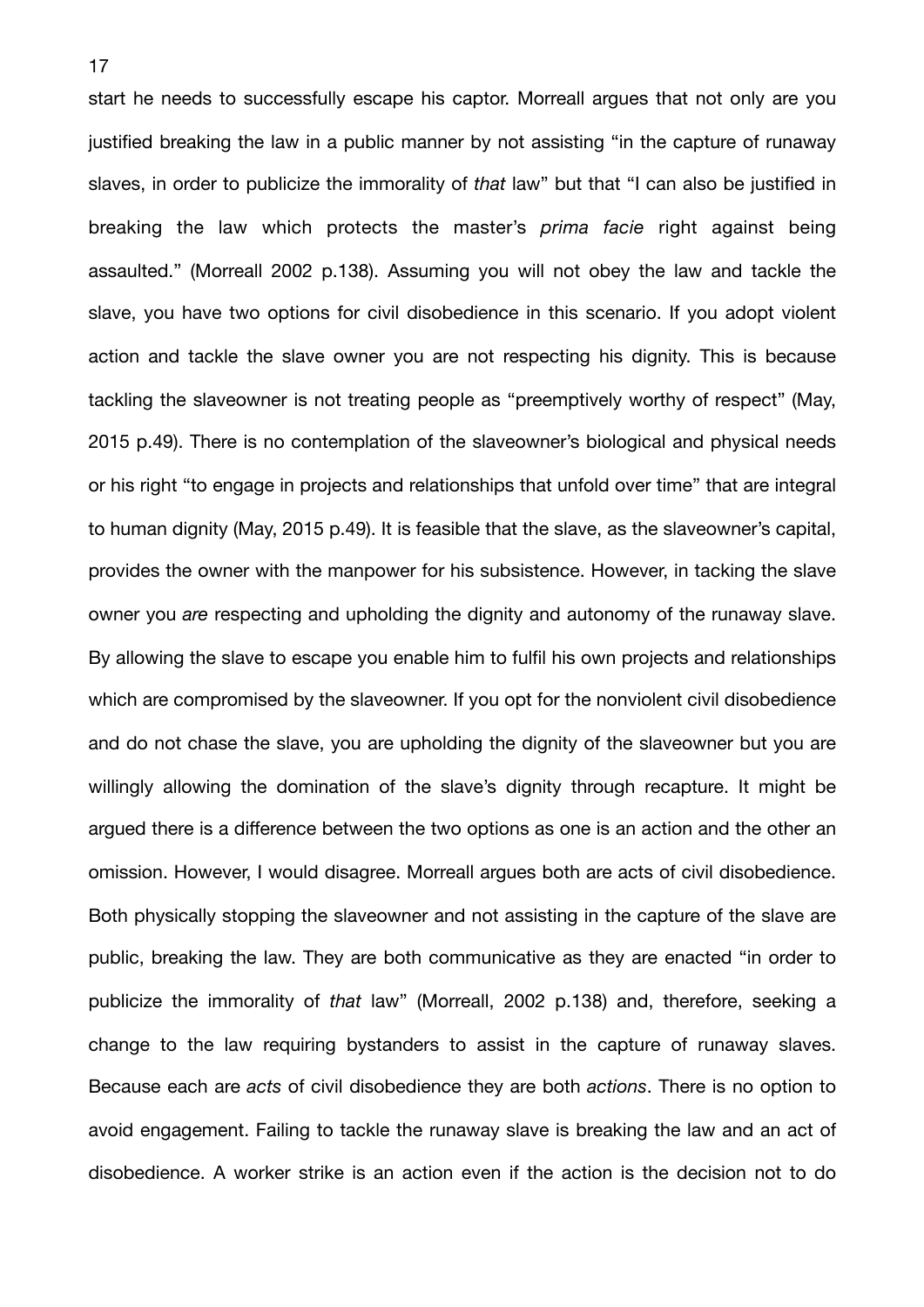something. In *both cases,* violent and nonviolent, one individual's dignity will be compromised. Neither option is clearly more respectful of dignity than the other, therefore, not only does May's model fail to justify the defence of the slave but it fails to produce any course of action as neither is obviously respectful of other's dignity. I can force a response that nonviolent techniques to stop the slave-owner are possible, such as a distraction method. However, no such action ensures the slaveowner is stopped in the way as physical intervention does.

The introduction of dignity to civil disobedience does appear potentially productive and I agree with much of May's argument. However, it is a misrepresentation of violence and nonviolence to suggest that the distinction can be simplified into acts that are respectful of dignity and acts that are not. I cannot engage with every 'moral argument' against the use of violence in civil disobedience, however, most other 'moral arguments' against violence in civil disobedience adopt a similar pattern. These arguments identify a distinction between violent and nonviolent acts of protest, such as the respect for dignity. Identifying a distinction is necessary for the moral argument as without one the argument is solely condemning violence in general. This difference is then given a moral value, i.e it is immoral to fail to respect another's dignity. This is then used to claim that violent civil disobedience is immoral and, therefore, is impermissible. I have chosen May's argument because May recognises the complexity of the topic and in many ways forwards a strong, compelling position. Yet, he still falls short of a successful moral argument against violent civil disobedience. May does not have access morally 'neutral' acts of violence in civil disobedience that I discussed during my analysis of violence. Instead, every possible act of violent civil disobedience *must* be morally wrong. Morreall's hypothetical causes problems for the claim that violence in civil disobedience is *always* wrong and, therefore, causes problems for the core claim of May's argument. The method of using a distinction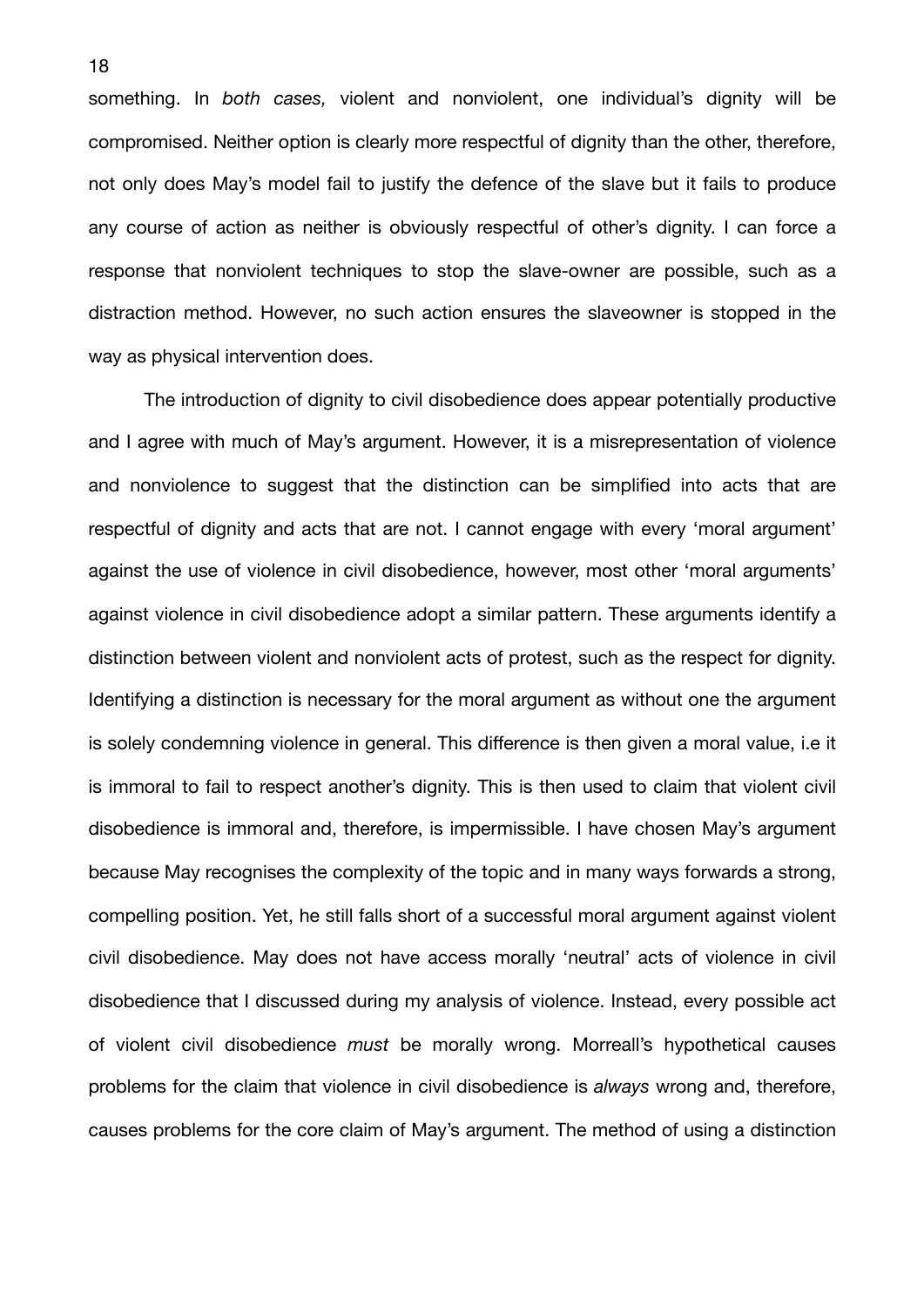between violent and nonviolent and then placing a moral value on this distinction which always condemns the violent action over the nonviolent is overly ambitious.

I have explained why 'moral arguments' against violence in civil disobedience are problematic due to the issues with the method of using a distinction between violent and nonviolent that always holds. From here I shall move to the second form of argument against violent civil disobedience. The claim that although it may be possible to grant the permissibility of violent protest in theory, the nature of violence means that a nonviolent option will always be a more successful form of action in practice. The majority of arguments against violent civil disobedience rest mainly on a practical, rather than moral objections to civil disobedience. This includes high profile defenders of nonviolence such as Rawls, Gandhi and King. I consider this more defensible than the moral argument against violence in civil disobedience. Adopting such an argument does not require to proof that violent civil disobedience is always 'bad', or even always ineffective. In fact "Gandhi and King readily conceded the moral attractions of and legitimacy of violence, especially in circumstances of self-defence." (Mantena, 2018 p.84). Instead, the position rests upon the claim that nonviolent protest is always a *better* option. As I understand civil disobedience as a plea for reconsideration of a potential majority decision, I will be assessing whether it is possible for a violent protest to perform the same function more effectively than nonviolent disobedience. I shall argue that under some circumstances placing a restriction of nonviolence on civil disobedience limits the effectiveness and that violent protest is the only possible method for some protests to achieve the end of communicating a plea for reconsideration.

I shall first provide an example to demonstrate the practical argument against violent protest. I have already briefly discussed Rawls' position, I shall now use this to explain this form of argument against civil disobedience. I shall focus on Rawls as his argument is greatly influences later nonviolent theorists. Rawls does appear to define civil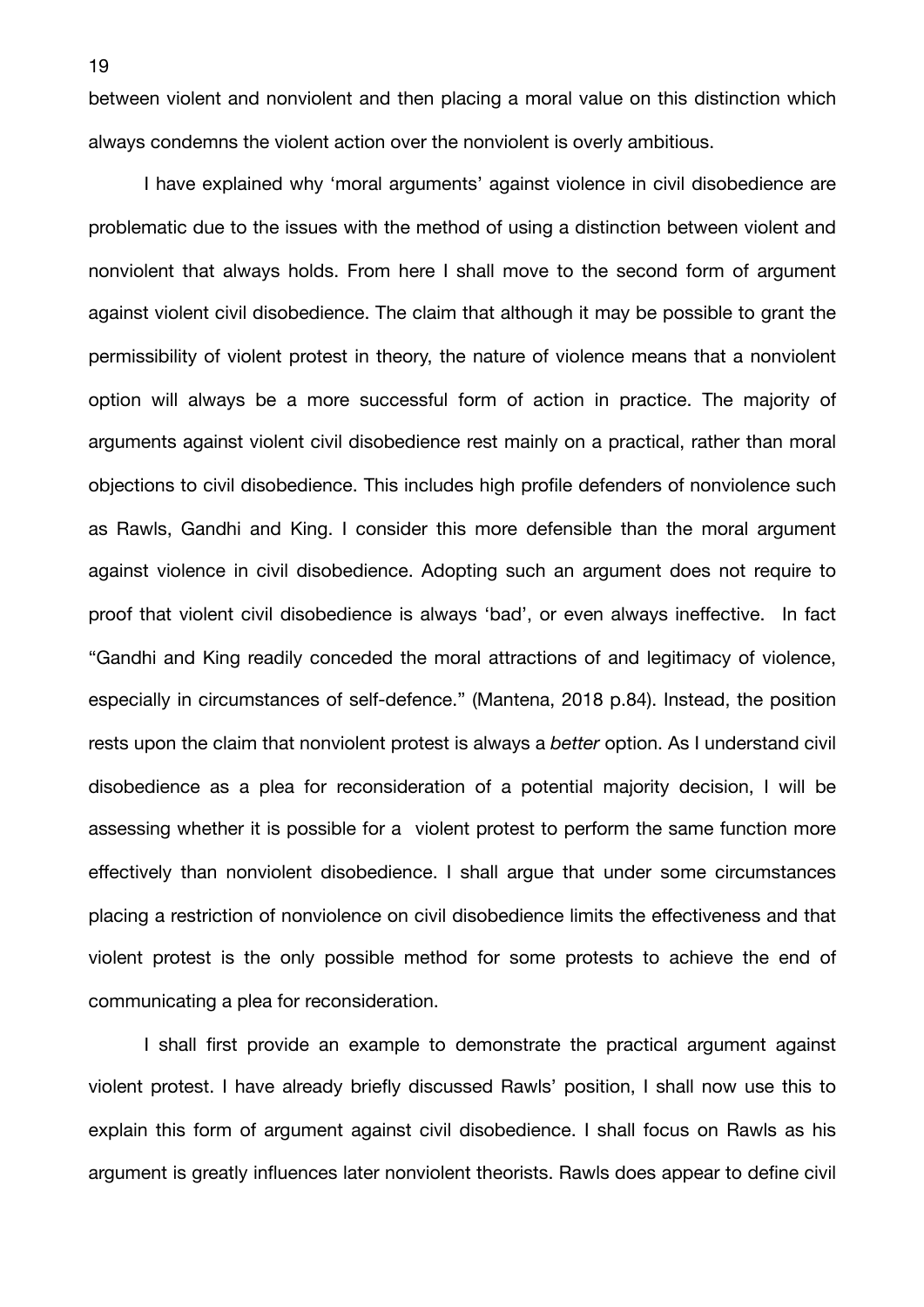disobedience as nonviolent (Rawls, 2002 p.104). However, this is not to be mistaken as the claim that civil disobedience is by definition nonviolent. Rather, he allocates civil disobedience the quality of nonviolence because he believes it is a necessary result of several other inherent qualities of disobedience. According to Rawls, civil disobedience must be political, public, conscientious, driven by change for *a* law but with fidelity to *the*  law and communicative. Rawls considers violence to be in conflict with several of these qualities (Rawls, 2002 pp.104-105). Violence obscures communication, displays a deep opposition to the law and as an attack on others it cannot be conscientious. Rawls' use of the term conscientious can be understood to mean a sincerity to act in the interest of society (Brownlee, 2017). Therefore, civil disobedience must be nonviolent (Rawls 2002 p. 105-107). There is no moral judgment made on the quality of violence in the argument. Instead, violence is simply incompatible with fundamental aspects of civil disobedience. For Rawls, violent protest is not as successful as nonviolent because nonviolent protest is always a better form of communication (Rawls, 2002 p.106). This has been an influential claim and is echoed by several other writers: Mantena writes that "violence necessarily becomes embroiled in rancorous debate" which detracts from the intended message of the protest (Mantena, 2018 p.95). However, I previously argued that Rawls' position is only successful when presupposing a form of violence that measures high on a severity and/or proportionality scale. Rawls is likely correct that *extreme* forms of violence obscure communication. If Rosa Parks were to have shot the bus driver when being asked to move, the message of her action would likely have been lost. It would have been used as fuel against those who pursued equal treatment. It would be difficult to defend the disobedience as targeting only a particular instance of injustice. Nor would you be able to describe such an action as conscientious. Even without accepting all that Rawls claims is essential for civil disobedience it is still a persuasive argument against extreme violence under my understanding of civil disobedience. Extreme acts of violence are not a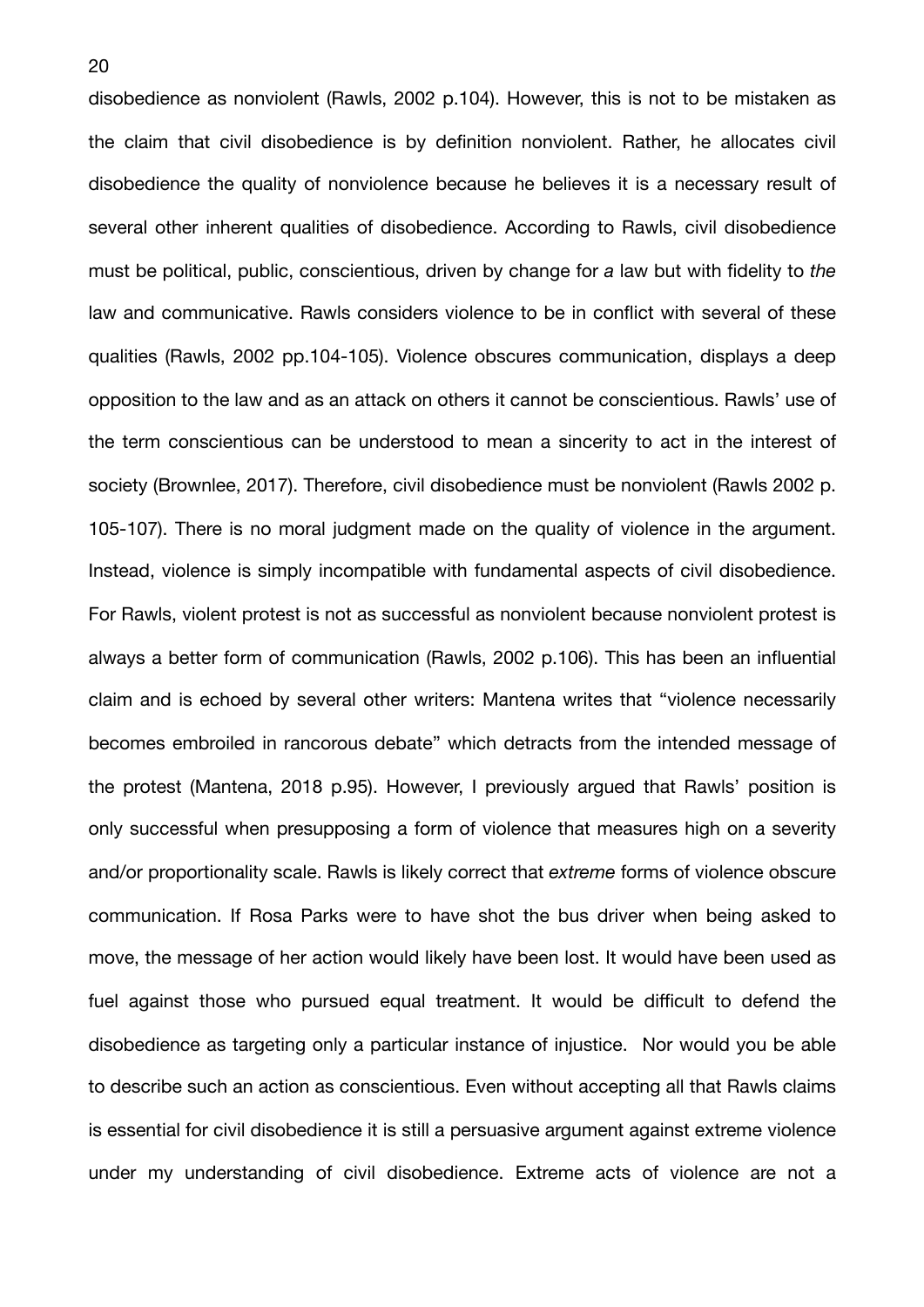<span id="page-20-3"></span><span id="page-20-2"></span>persuasive method to change the public's mind.<sup>[2](#page-20-0)</sup> I will not critically engage directly with this argument further.<sup>[3](#page-20-1)</sup> However, much of the forthcoming discussion will address practical issues with violent civil disobedience. Rather than responding to arguments against the practicality of violent protest, such as Rawls, I shall be arguing *for* the practical value of violent protest. In the following passage I shall be arguing for the permissibility for some instances of mild violence in civil disobedience. I will show, contrary to Rawls, how the mild violence in these acts does not obstruct the communication which is integral to Rawls' conception of civil disobedience.

## Justifying the three forms of violence in civil disobedience

I have now acknowledged and engaged with the two arguments in opposition to violent civil disobedience, namely, the practical and moral arguments. However, a refutation of the arguments against violent civil disobedience, although essential, is not sufficient to claim the justifiability of such protests. Therefore, here on in, my focus shall be addressing the permissibility of each of the three forms of violence: property, psychological and physical. I shall forward an argument justifying each type's use under specific circumstances.

In order to defend the decision to destroy property as a method of civil disobedience, I shall look to the suffragette movement as an example of how this can be a successful tactic. In 1909 Selina Martin and Lesley Martin were arrested for throwing an empty ginger beer bottle at the car of Prime Minister Asquith in Liverpool (Riddell, 2018).

<span id="page-20-0"></span>[<sup>2</sup>](#page-20-2) Beyond the minor impact that fear of a public threat may have. This would be extremely difficult to sustain. It would also likely move the act into one of terrorism and not civil disobedience. Civil disobedience opens dialogue with the public rather than relying on terror for manipulation.

<span id="page-20-1"></span><sup>&</sup>lt;sup>[3](#page-20-3)</sup> For a more detailed complete account of my argument against this position see Fitzmaurice, 2018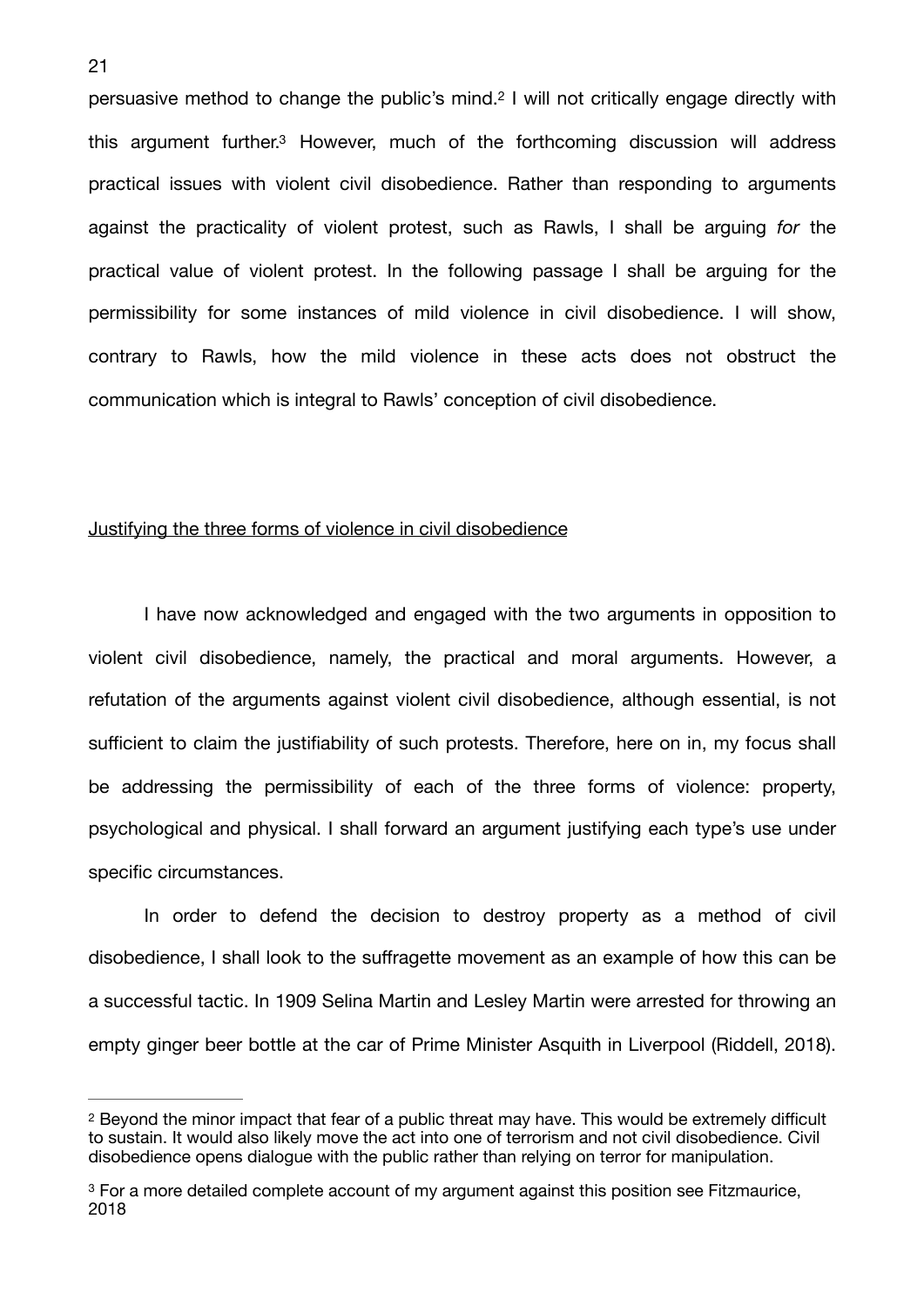The confrontation with Asquith was planned. They knew an audience with Asquith was unlikely. The women wore disguises as fruit sellers in order to not cause suspicion. Actions such as this characterised the suffragette movement. This was a successful approach for a number of reasons. First, Martin and Hall were directly engaging the politicians who would ultimately decide the legislation on women that the suffragettes were concerned with. Asquith has no choice but to acknowledge their existence. Second, while only directly dealing with one individual, precisely because it is a controversial action, it is also widely exposed to the rest of the public. Violent actions are controversial. This makes them highly reportable. They can be shocking, often explosive and attentiongrabbing. For this reason, they are very marketable for newspapers. Rawls wishes to dismiss violent action for civil disobedience because it obscures the act of communication (Rawls, 2002 p.106). However, examples such as the suffragette movement show how when correctly used, violence can be a tool to heighten the act of communication and be of great practical value. The suffragettes were well aware of this. Pankhurst, a leading figure in the movement recognised the importance of utilising the press: "You have to make yourself more obtrusive than anybody else, fill all the papers more than anybody else if you are really going to get your reform realised." (Thompson, 2016). Third, this is an example of mild property violence. Throwing a bottle at an empty car is not morally abhorrent. Martin and Hall are targeting a powerful person and they are causing minimal harm. It is low in severity and proportionality. Because of this, it is less likely to be deemed too extreme by the public. They benefit from the exposure such an act brings, yet, the people they are appealing to have little reason to dismiss the cause due to the action. I can foresee an objection being made that although violence in this example is being utilised effectively for civil disobedience, it is irresponsible for one's method to be dangerous just because it is reportable. I agree that at some point, blatant danger may well be irresponsible. However, as I have stated, although there is always a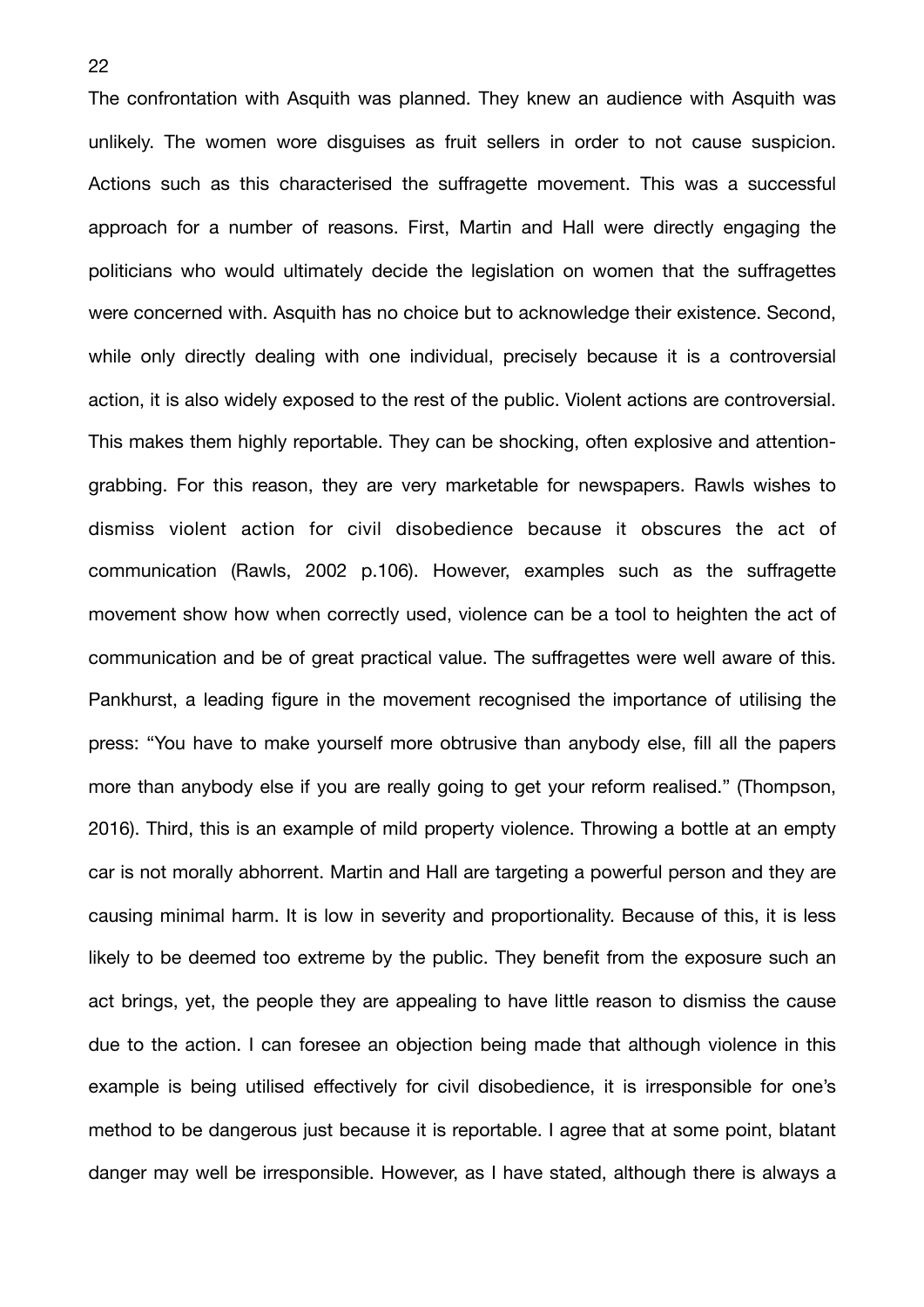victim in violent acts, the danger to the victim can be minimal if the act of violence targets the powerful and/or is not a severe action.

Psychological violence is most difficult of the three to identify. Unlike property and bodily violence where there are recognisable physical indications, psychological violence can go undetected. This makes it less of a sensationalist tool as other forms of violence might be, as I have explored with the suffragette movement. Rather than to argue for a broader range of permissible acts of civil disobedience, as I have for property violence and will do for physical violence, my position for the justification of psychological violence is that it is already present to some degree in much of the accepted acts of protest. Because it is not recognised as violence, a form of what I believe to be psychological violence is even endorsed by strongly nonviolent theorists. More specifically, I shall argue that coercion is a form of psychological violence and, therefore, if we are to accept coercive acts of civil disobedience then we also accept this form of psychological violence. The form of coercion I am referring to is sometimes called 'dispositional coercion'. This is an act that manipulates the victim through threats and implications. This is opposed to 'occurant coercion' which is the use of actual force to achieve the manipulation of the victim. Gunderson characterises the distinction: "The kidnapper who grows too old for physical stuffing his victims into a car and threatens them with a gun instead has graduated from occurrent to dispositional coercion." (Gunderson, 1979 p. 248). Acts of civil disobedience are sometimes accidentally coercive to some degree. To return to the suffragette example, the tactic of destroying property was adopted as it kept their movement in the paper. However, a by-product of such a strategy was that the movement cost the government up to two billion pounds (Thompson, 2016). This places pressure on the government as meeting the suffragettes' demands would stop the cost. But coercion can also be the main intention of the act. Martin Luther King Jr, well known for nonviolent action, talked of "constructive coercive behaviour" (King, 1968 p.152).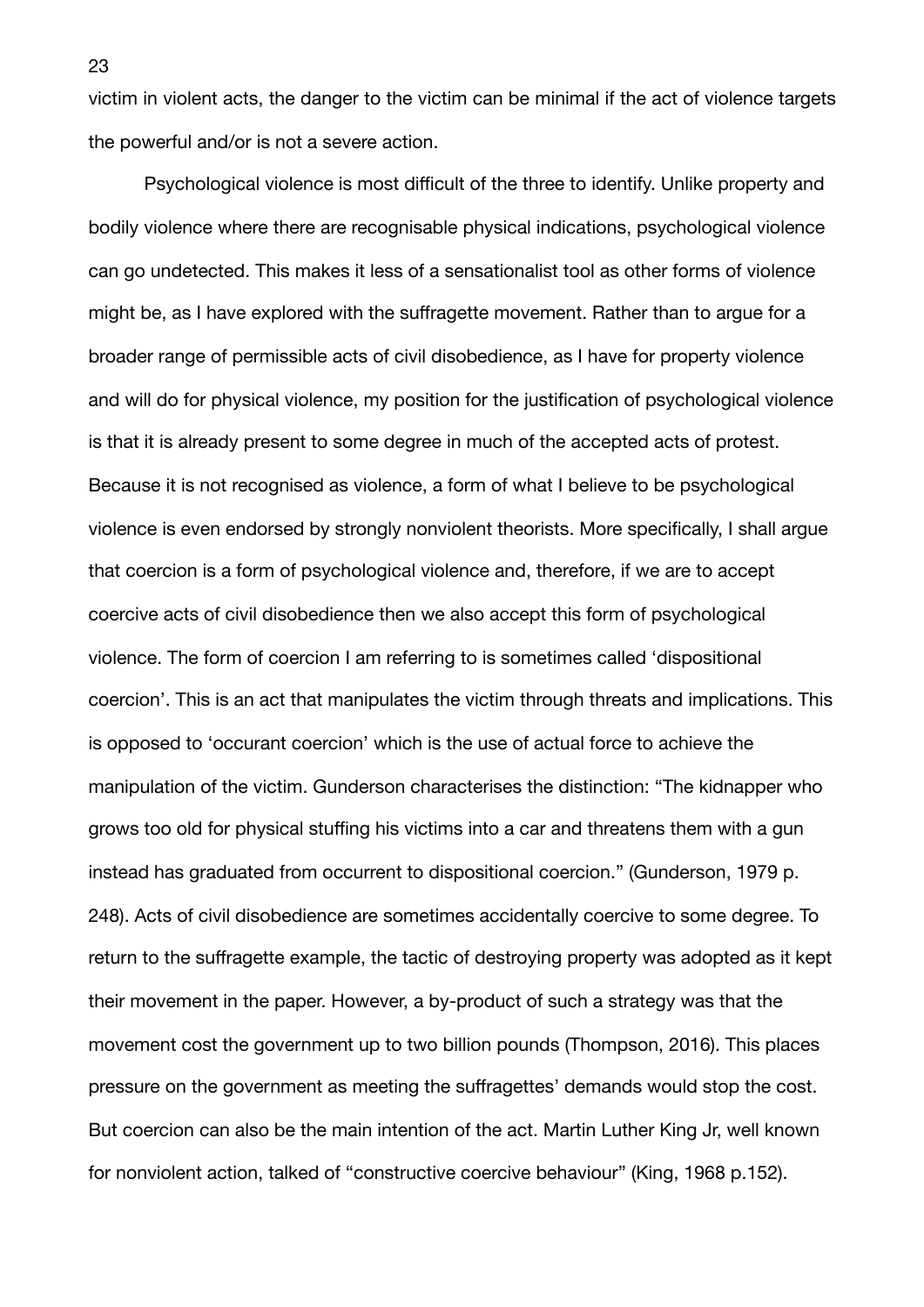One might object that, if coercion is a form of violence, then all civil disobedient acts are violent. If affecting another's decision-making capability is violent then the definition becomes impossibly broad. Coercion is a form of influence and the influence of others is commonplace. Suggesting coffee to a friend is likely to influence. It is difficult to conceive of any interaction with another human that might escape this label of violence. This would render the term psychological violence meaningless. No matter how passive the act, influencing another's decision making would be 'violent'. However, my response to this is an increased focus on the *violation* of the decision making capability. A reasonable persuasive argument is only a method of influence, holding a gun to another's head is a violation. Only acts where decision making is *violated* are violent. I am referring to these for clarity as coercive acts. Influence is only a *violation* when another person's decision making is manipulated against their will through the introduction of external elements, such as the promise of undesirable consequences. With this in mind, we can see there is nothing inherently coercive about civil disobedience. Acts become coercive when the victim's decision making has been affected by threats from the coercer. This, as with all forms of violence, comes in varying degrees. Being instructed to hand over a wallet with a gun to your head is extremely coercive, since there is almost no viable resistance. Gunderson provides the example of a man who wishes to perform a skydive but is too frightened to jump. His companion informs the parachutist that he will tell his friends that he lost his nerve. This is an act of coercion, "However, since his own desire to jump played such a large role in motivation he was only slightly coerced" (Gunderson, 1979 p249). Civil disobedience as a plea for reconsideration is an engagement with the public. It is an attempt to highlight a legally sanctioned injustice, asking the other members of society to recognise this and do what they can to remedy it. I would argue, it is unavoidably an attempt at influence. However, nothing about this process *requires* coercive means that violate decision making capacities. Public displays of illegal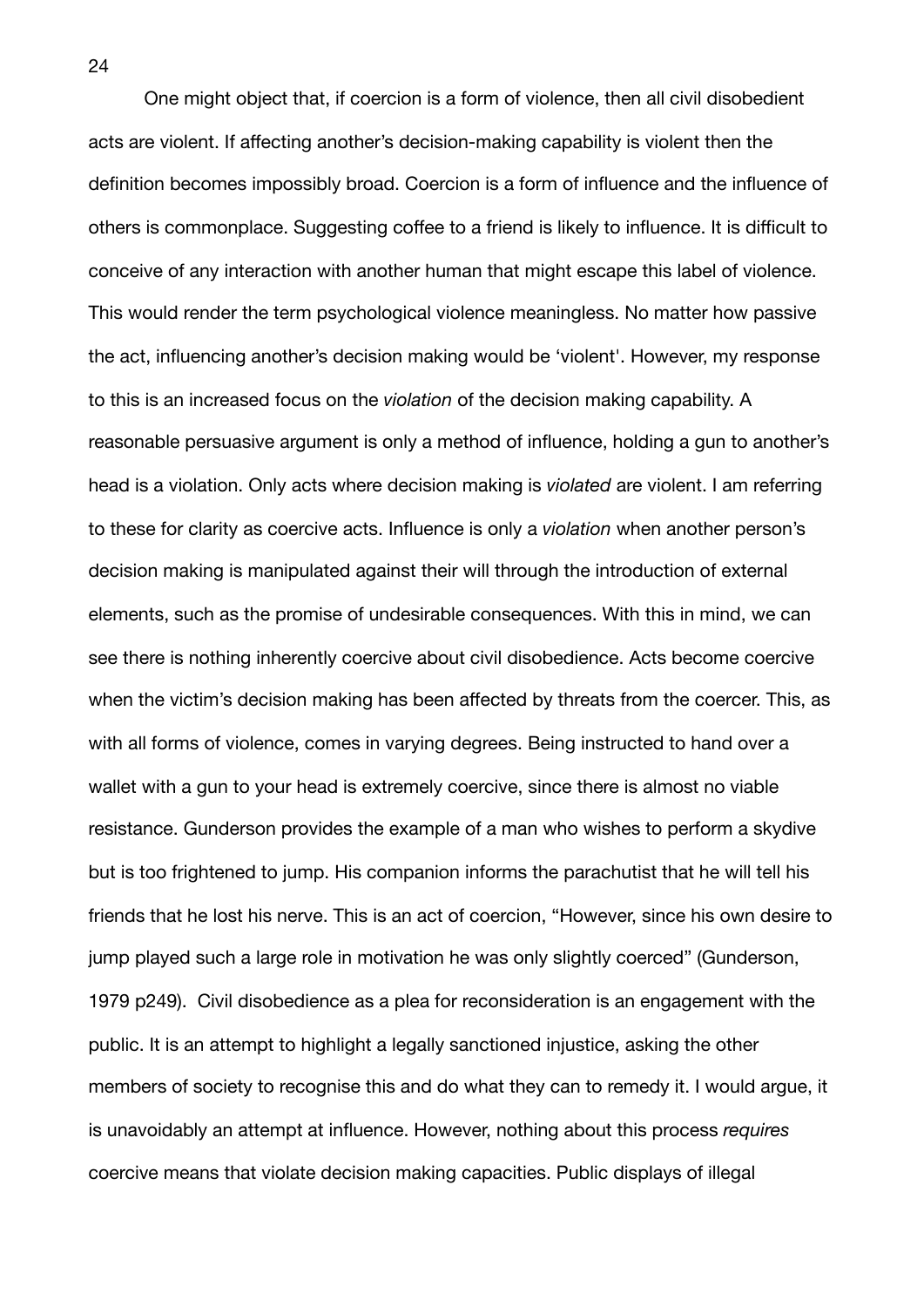marijuana consumption is a common act of civil disobedience in the US, spearheaded by the Marijuana Policy Project (MMP, 2018). Protesters take issue with the labelling of marijuana as a dangerous substance and in demonstration of their position they consume large amounts safely and illegally. This act is free of coercion. It addresses the public with an issue and asks for their help in changing the legislation. Civil disobedience is not required to be coercive and often is not. Therefore, it is still productive to make a distinction between acts that do intend to violate the decision making of others and those that do not. Gandhi, although labelling his coercive actions as nonviolent, still intends to force a change of will in his opponents through his coercive boycotts, noncooperation and strikes (Bondurant, 1958 p.8-9). I have shown how coercion, as a violation of an opponents decision making, is a psychologically violent act. I have also shown how this can be a useful tool. Coercion even helps the 'victim' in the nervous parachutist example, despite his will being manipulated through threats. Mild coercion is a psychologically violent technique that has been frequently and successfully utilised even by 'nonviolent' activists. The proportionality measurement can be of particular importance to psychological violence. Extreme forms of psychological violence often target vulnerable individuals. However, Gandhi's use of such violence subjects powerful governing bodies.

Finally, I shall address physical violence. Although I believe the permissibility of physical violence in civil disobedience can extend beyond self-defence, I will, for the purpose of this paper, limit my defence of bodily violence to self-defence. I shall briefly set the framework of acts of self-defence. Self-defence is reactive. It is responding to violence with violence. However, it is strictly to serve the purpose of defence only. Revenge does not fall under the category of self-defence. It is also important that in selfdefence only the required force is used. Therefore, the control of the situation always lies with the aggressor. If the aggressor ceases to be violent then individual defending himself no longer has any need to be violent. If the aggressor is increasingly more forceful they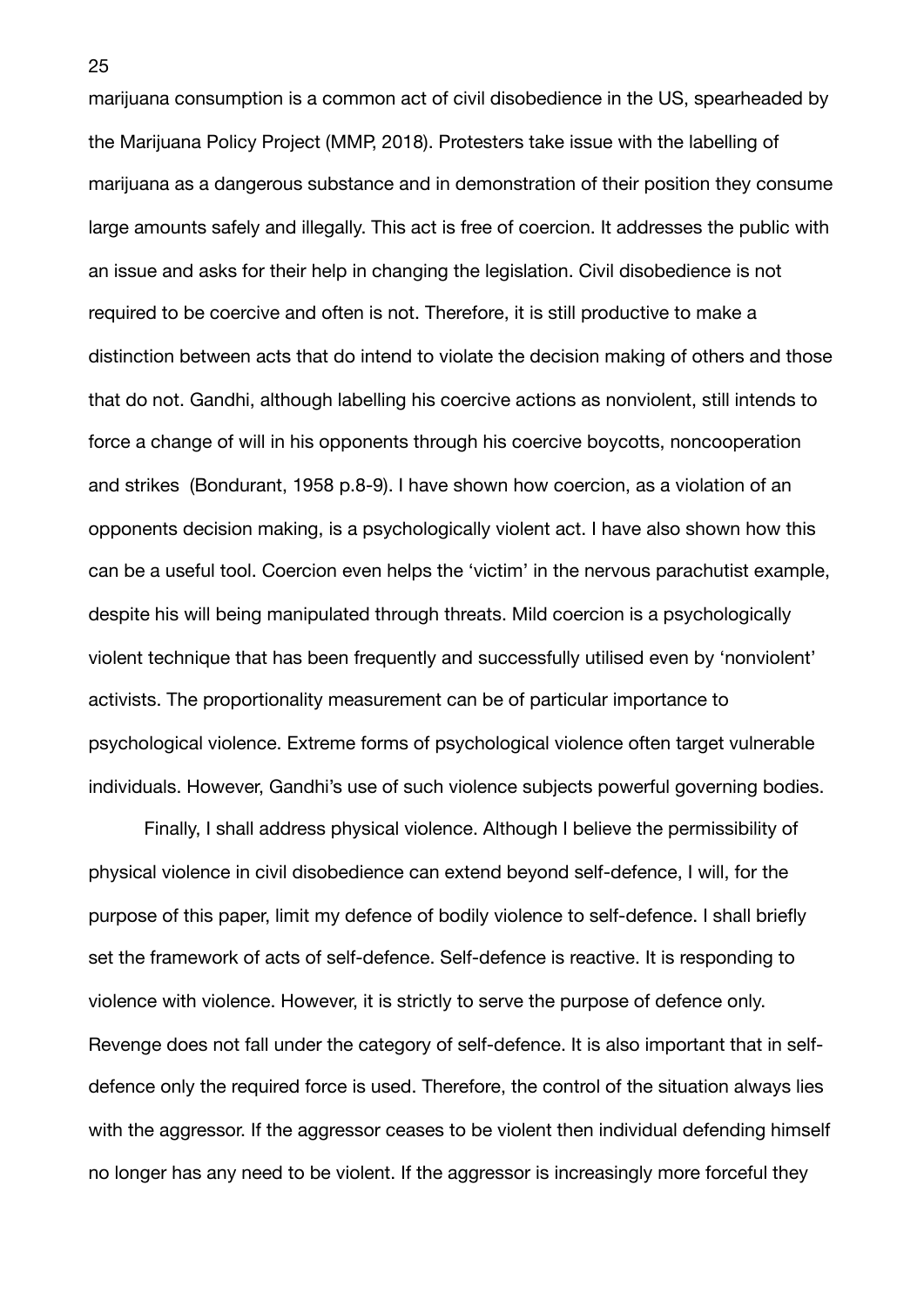will draw a greater force from the defence. The aggressor always sets the parameters of violence when dealing with self-defence.

For this discussion, I shall return to Gandhi. Much of Gandhi's activism involved his protests being met with physical violence, however, instead of resorting to self-defence Gandhi strong endorsed enduring the attack. He claims that there are three possible reactions for the protester when she is met with violence. First, to retreat. In retreating you reduce the chance of harm, however, your protest is over and your violent opposition has succeeded in silencing you. To this end, it is the least desirable option. Second, is to engage in self-defence. Gandhi considers this is preferable to retreating as your protest is not silenced: "where there is only a choice between cowardice and violence, I would advise violence" (Gandhi, 1920). You are showing that you are willing to fight for your position. However, you lose the quality of nonviolence and it is likely that your opposition is armed and trained, therefore, success is improbable. Finally, the option to endure the violent opposition to your protest. This approach utilises the publicity of violence that is recognised by Rawls and Pankhurst, yet it does not risk compromising the integrity of the protest by adopting violence itself: "Gandhi insisted that it was always better to fight than to run, though disciplined self-sacrifice would be the preferred option about all others" (Mantena 2018 p.84). Although the protestors will be harmed, it is likely this will happen, perhaps even to a greater degree, in self-defence. Enduring violence shows an even greater sacrifice for the cause. For these reasons, Gandhi concludes this is the most desirable response to violent opposition. I mostly agree with his position. Gandhi manages to utilise the benefits of violence without risking the criticism of actually performing violent acts. It helps publicise your act and heightens the communicative aspect of the protest that is integral to successful acts of civil disobedience. However, Gandhi fails to recognise that enduring the violence and continuing your protest is not always an option. Here Gandhi argues enduring violent acts is the best response because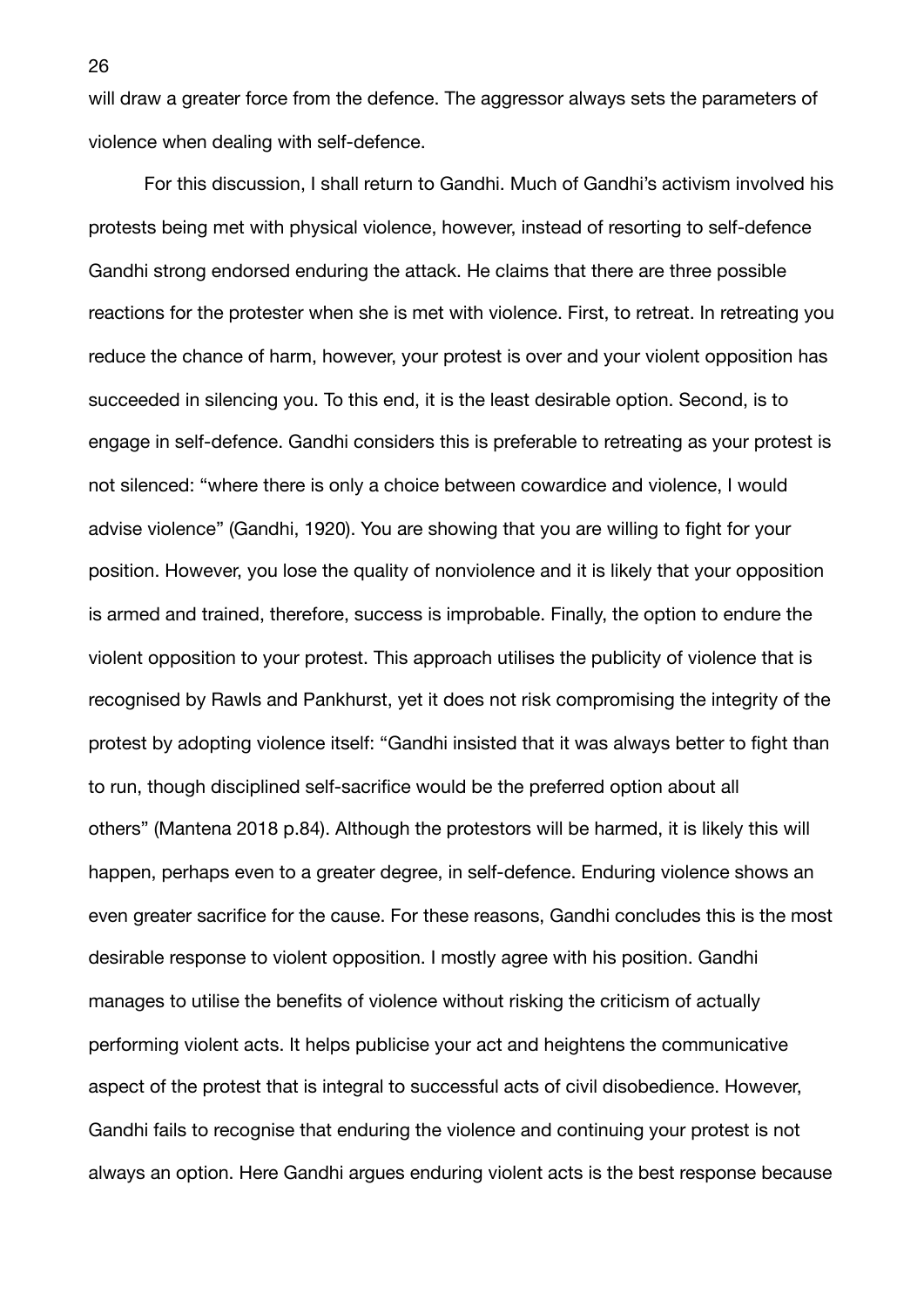it is of a practical benefit. But when the act of violence is designed to silence or end your protest, enduring such violence is not be in the best interest of the protestors as it will stifle and not enhance the communicative element of the protest. For example, it is common for those on a hunger strike to be force-fed. This is the forced insertion of a pipe through the nose and down the throat of the victim. The pipe is described as larger than the nostril and often results in broken cartilage. The mouth is clamped shut during the procedure (Appel, 2012 p.315). The act of force-feeding is highly invasive and a serious violation. It is a physically violent act. Force-feeding allows governments to control hunger strikes. Institutions that have adopted force-feeding, such as Guantanamo Bay Prison, are able to punish the protestors while justifying the action as 'in the best interest' of those striking. Enduring such violence reaps little success. The intention behind a hunger strike is to put pressure on those being protested against. The protestor's claim is that their malnourishment and possible eventual death will be a result of the action they are protesting against. Yet, if the protester endures force-feeding, the pressure is lifted because they are no longer malnourished. For a violent response designed to silence a protest, such as this example, self-defence is of more practical worth to the protestor. The protest is stifled by accepting the violent actions against you. Physically violent resistance, even if ultimately futile, may have beneficial consequences for the protester. Resistance may prolong the protest and may create publicised disruption, drawing attention to the issue. In some scenarios it is the only remaining option where the protest may not be silenced. I realise that a paper which argues for the permissibility of physical violence in protest may appear radical. However, as I have shown, an argument for selfdefence is already made by Gandhi. I have identified specific scenarios where enduring violence would not be successful and argued in these scenarios self-defence is more a effective technique.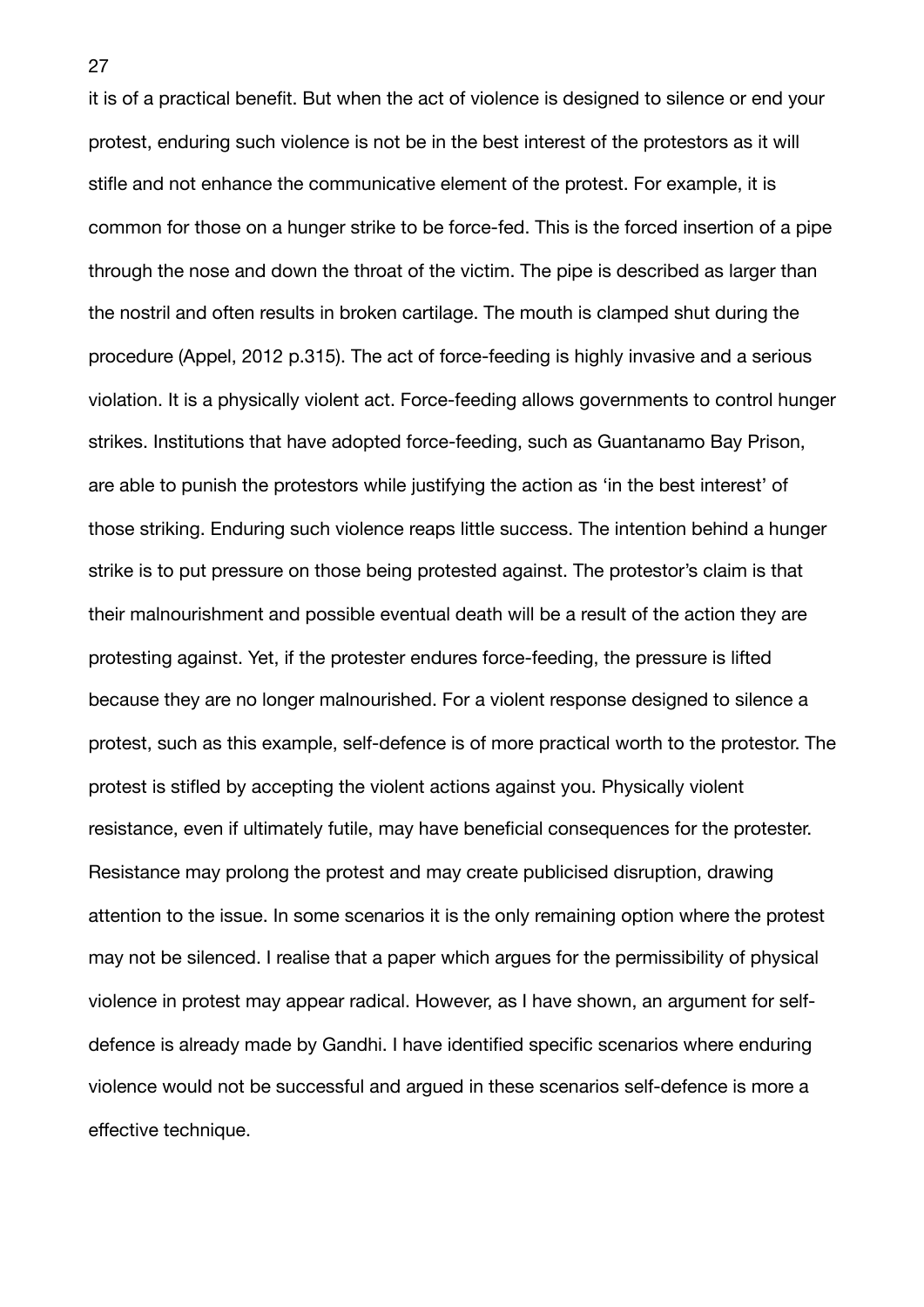\* \* \*

The majority of literature on violence in civil disobedience presents arguments against violent civil disobedience. The positions are formed either around a claim that there is something inherent in violent civil disobedience that is wrong, or, that violence undermines the communication that is essential for a plea for reconsideration. Violence is either wrong in itself or wrong because it damages the act of civil disobedience. However, I believe these arguments rest on an inadequate understanding of what violence is. I have argued for a highly varied concept of violence. Violence comes in three degrees and two dimensions. When eliminating all but mild instances of violence it should not be surprising that such actions may be justifiable in the context of civil disobedience. I have provided evidence for this claim by way of both actual and theoretical examples of violent civil disobedience that seem justifiable. This topic is of importance for both philosophical and social reasons. Philosophically much of the anti-violent work is based on a rigid conception of violence and, therefore, fails to sufficiently address the topic. Socially it is important because civil disobedience is often a last resort. It is commonly enacted by those who do not have the power to legally fight injustices they face. Violent civil disobedience is then often the last resort when non-violent protest is unsuccessful. Rejecting the permissibility of violent protest, in such mild cases of violence as I have explored, disarms those who have nothing left to communicate their message with.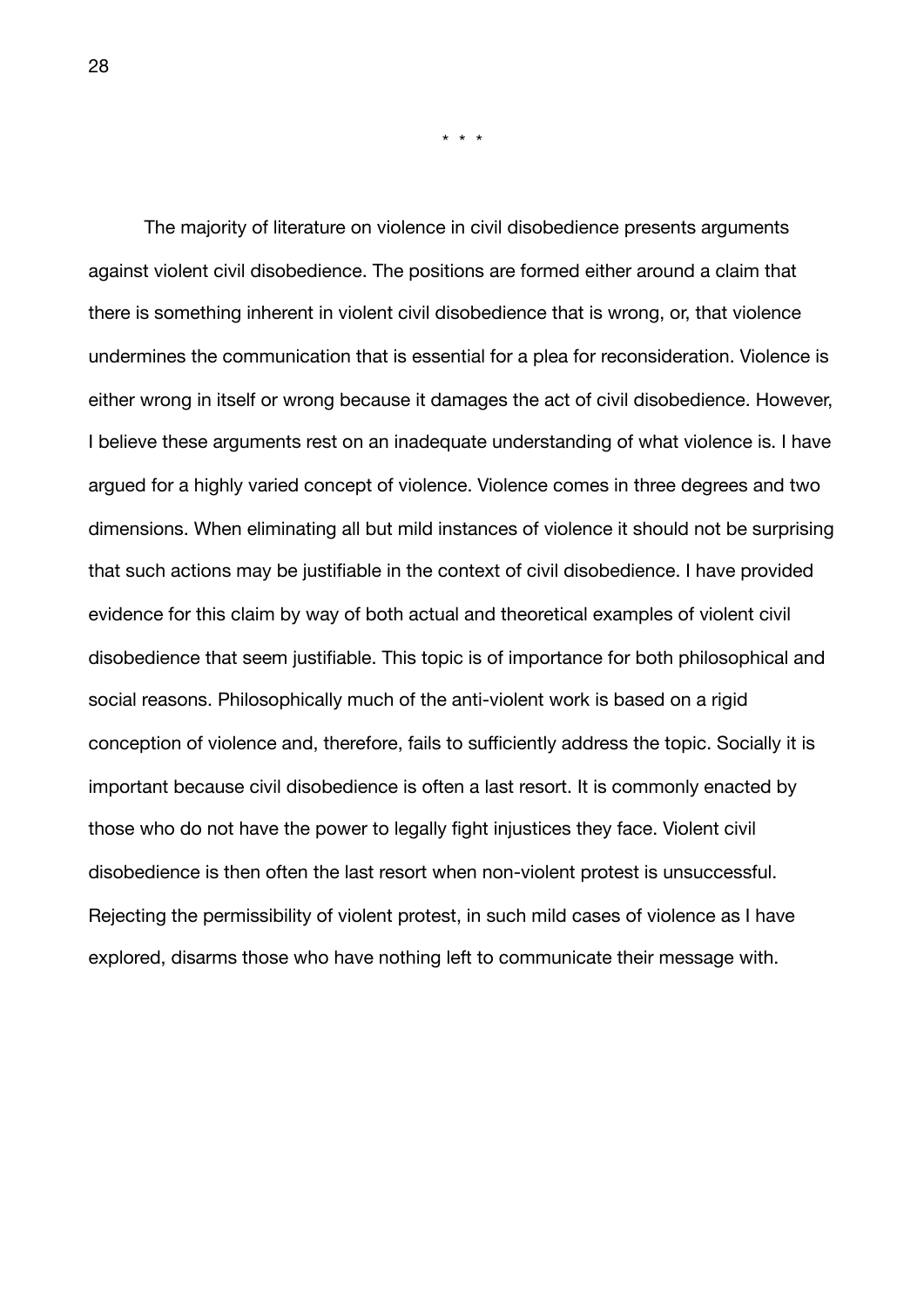#### **Bibliography**

Ableson, R. 1969 'Letters' *New York Review of Books*, Vol. 12, No. 12, p. 3

Appel, J. (2012). 'Rethinking force-feeding: Legal and ethical aspects of physician participation in the termination of hunger strikes in American prisons.' *Public Affairs Quarterly* Vol.26 No.4 pp.313-335

BBC News. (2015) *Ferguson unrest: From shooting to nationwide protests* [http://](http://www.bbc.co.uk/news/world-us-canada-30193354) [www.bbc.co.uk/news/world-us-canada-30193354](http://www.bbc.co.uk/news/world-us-canada-30193354)

Brink, D. 'Mill's Moral and Political Philosophy' *The Stanford Encyclopaedia of Philosophy* Ed. Zalta, E. N. Accessed at<https://plato.stanford.edu/entries/mill-moral-political/#HarPri>

Brownlee, K. 'Civil Disobedience' *The Stanford Encyclopaedia of Philosophy* Ed. Zalta, E. N. Accessed at <https://plato.stanford.edu/entries/civil-disobedience/#FeaCivDis>

Dean, L. (2005) 'An analysis of the justification for the use of violence for political' *Mountbatten Journal of Legal Studies* Vol. 1. No. 2. pp. 65-100

Gandhi, M.K. (1920) *Young India* Wednesday, 11th August, 1920 edition. Ahmedabad.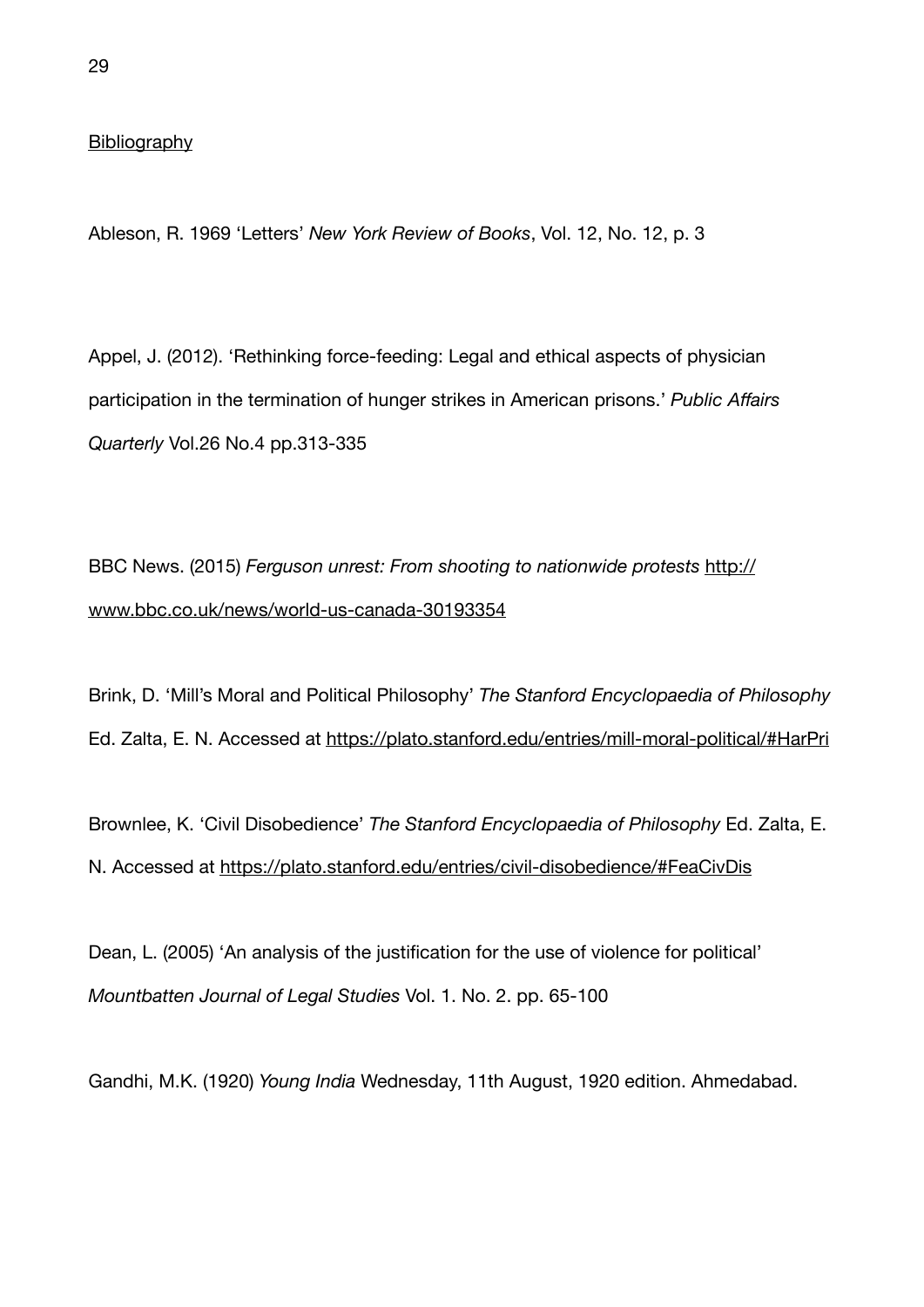Gunderson, M. (1979) 'Threats and Coercion' *Canadian Journal of Philosophy* Vol. 9, No. pp. 247-259

King, M. L. (1968) *Where do We Go From Here: Chaos or Community?* Harper and Row: New York

King, M. L. (2002) 'Letter from Birmingham Jail' in *Civil Disobedience in Focus* Ed. Bedau, H. A. Routledge: London

Lawrence, J. (1970) 'Violence' *Social Theory and Practise* Vol. 1. No. 2 pp. 31-49

Mantena, K. (2018) 'Showdown for Nonviolence: The Theory and Practice of Nonviolent Politics' in *To Shape a New World* Eds. Shelby, T. Terry, M. B. Harvard University Press: **Massachusetts** 

May, T. (2015) Nonviolent Resistance: A Philosophical Introduction, Polity: Cambridge.

Morreall, J. (2002) 'The Justifiability of Violent Civil Disobedience' in *Civil Disobedience in Focus* Ed. Bedau, H. A. Routledge: London

Raz, J. (2002) 'Civil Disobedience' in *Civil Disobedience in Focus* Ed. Bedau, H. A. Routledge: London

Riddle, F, (2018) 'Suffragettes, Violence and Militancy*' British Library* [https://www.bl.uk/](https://www.bl.uk/votes-for-women/articles/suffragettes-violence-and-militancy#) votes-for-women/articles/suff[ragettes-violence-and-militancy#](https://www.bl.uk/votes-for-women/articles/suffragettes-violence-and-militancy#)